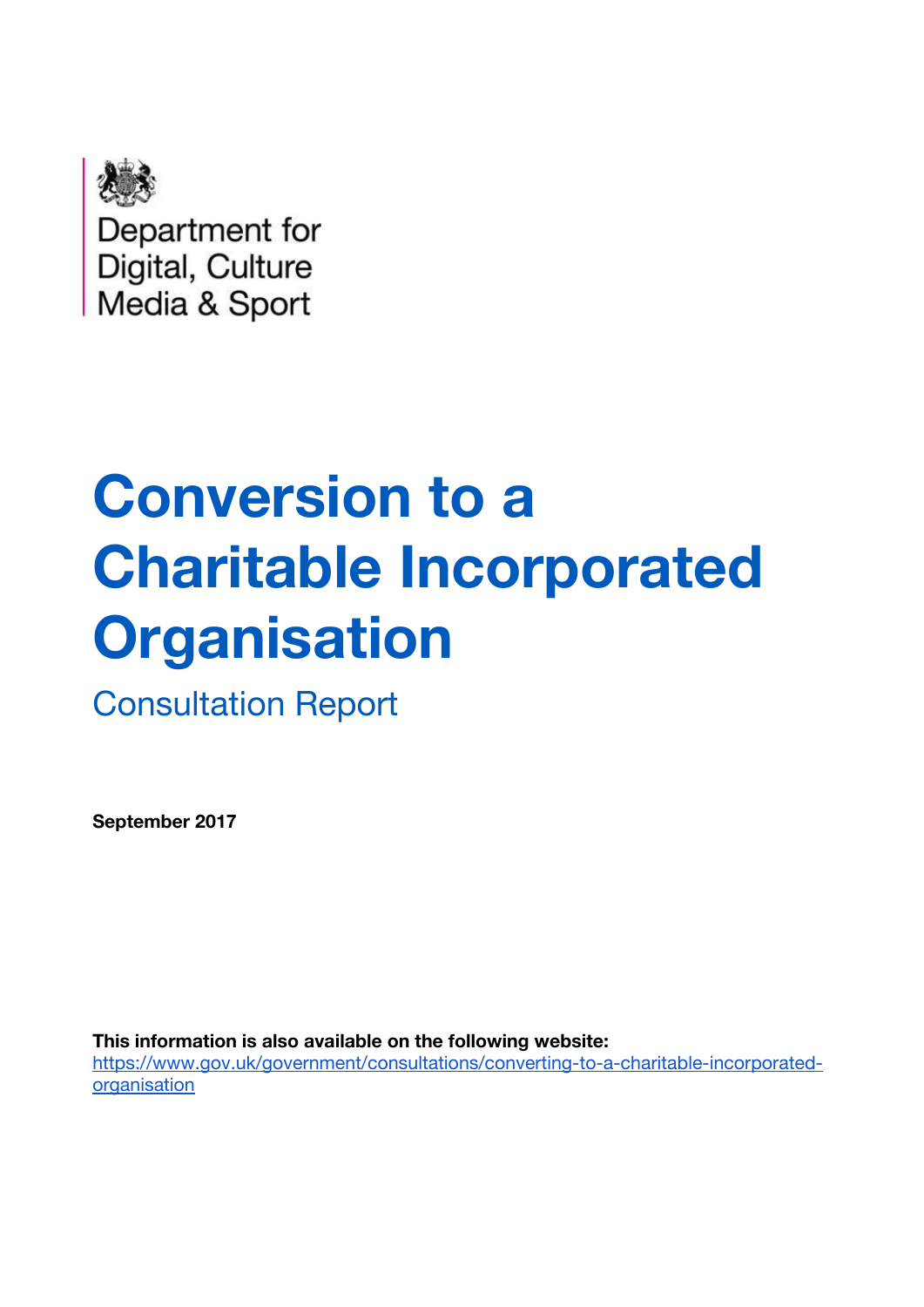© Crown copyright 2017 Produced by Department for Digital, Culture, Media and Sport

You may re-use this information (excluding logos) free of charge in any format or medium, under the terms of the Open Government Licence. To view this licence, visit<http://www.nationalarchives.gov.uk/doc/open-government-licence/> or email: [psi@nationalarchives.gsi.gov.uk](mailto:psi@nationalarchives.gsi.gov.uk)

Where we have identified any third party copyright material you will need to obtain permission from the copyright holders concerned.

Alternative format versions of this report are available on request from [laura.kennedy@culture.gov.uk](mailto:gabrielle.melvin@cabinetoffice.gov.uk)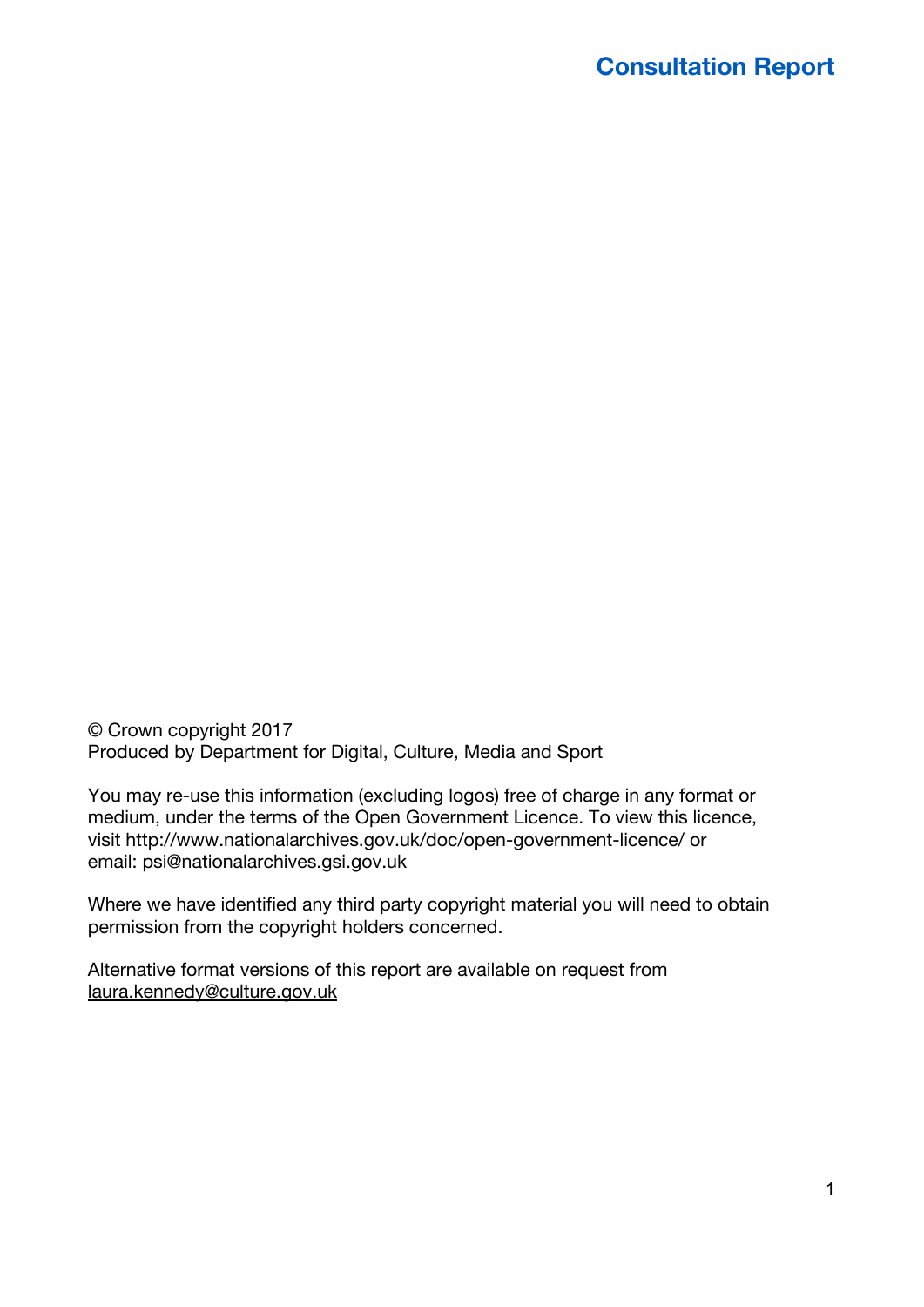# **Contents**

| <b>Foreword</b>                       | 3                |
|---------------------------------------|------------------|
| <b>Executive Summary</b>              | $\boldsymbol{4}$ |
| Background                            | 5                |
| <b>Consultation Process</b>           | $\overline{7}$   |
| <b>Consultation Responses</b>         | 8                |
| Overview                              | 8                |
| Summary of changes to the regulations | 8                |
| <b>Analysis by Question</b>           | 9                |
| <b>Conclusion</b>                     | 29               |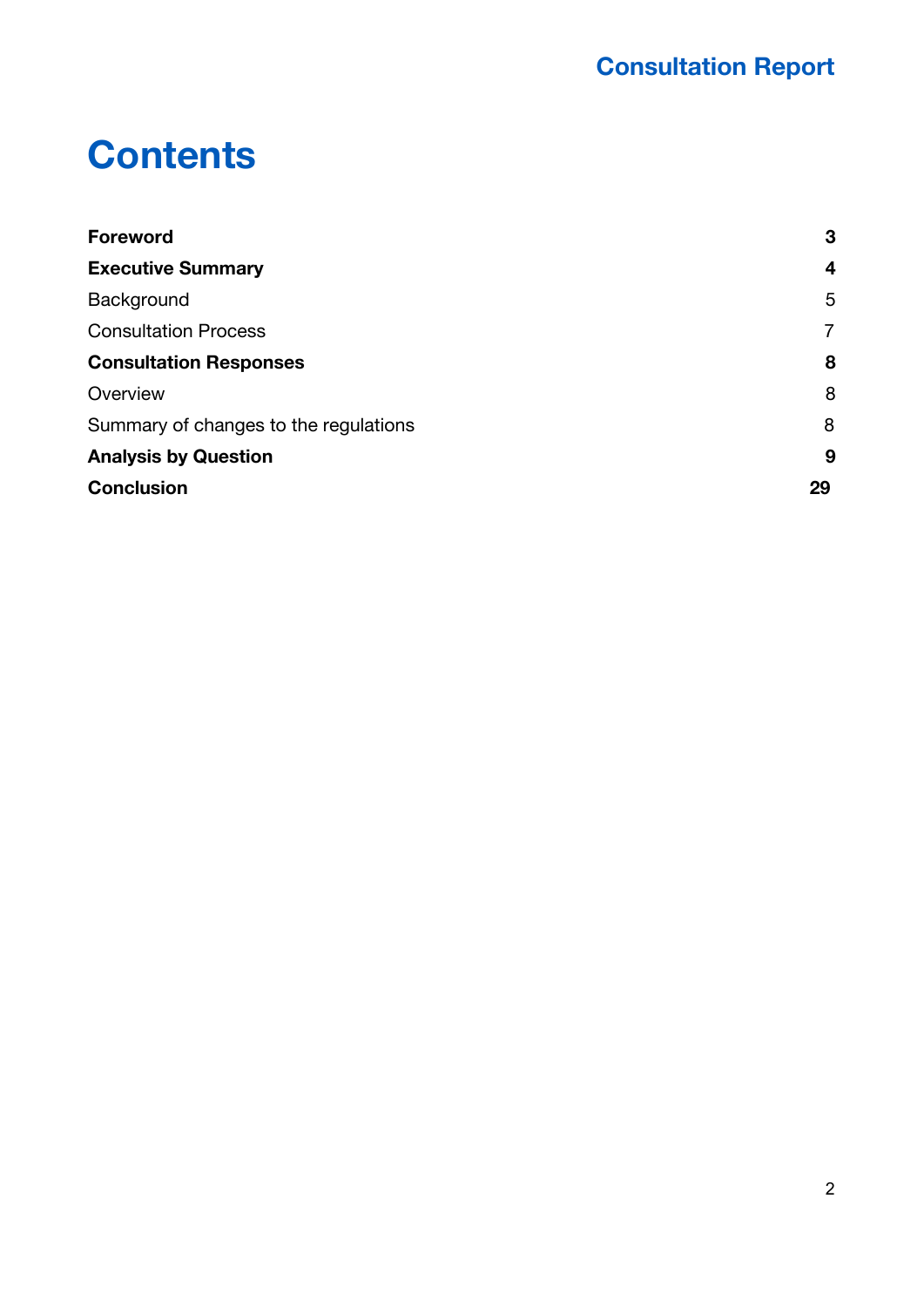# **Foreword**

The Government is committed to supporting charities and making them easier to run, through reducing their regulatory burden and associated costs they face. Our goal is to support the sector to be more independent, more resilient and more sustainable.

The Charitable Incorporated Organisation (CIO) legal structure has proven to be very popular for new and existing unincorporated charities. Over 12,500 new CIOs have been established since its introduction in December 2012 and CIOs now account for over 50% of new charity registrations.<sup>1</sup>

Providing charitable companies and Community Interest Companies (CICs) with the opportunity to convert to a CIO is essential to this commitment. The new regulations will ensure a smooth transition to a structure that will allow charities to operate with their own legal identity and avoid the complexity of dual regulatory requirements.

We hope that the option of conversion will prove popular for existing charitable companies and Community Interest Companies.

**Office for Civil Society**

<sup>&</sup>lt;sup>1</sup> Charity Commission: [https://www.gov.uk/government/organisations/charity-commission,](https://www.gov.uk/government/organisations/charity-commission) accessed 01/08/16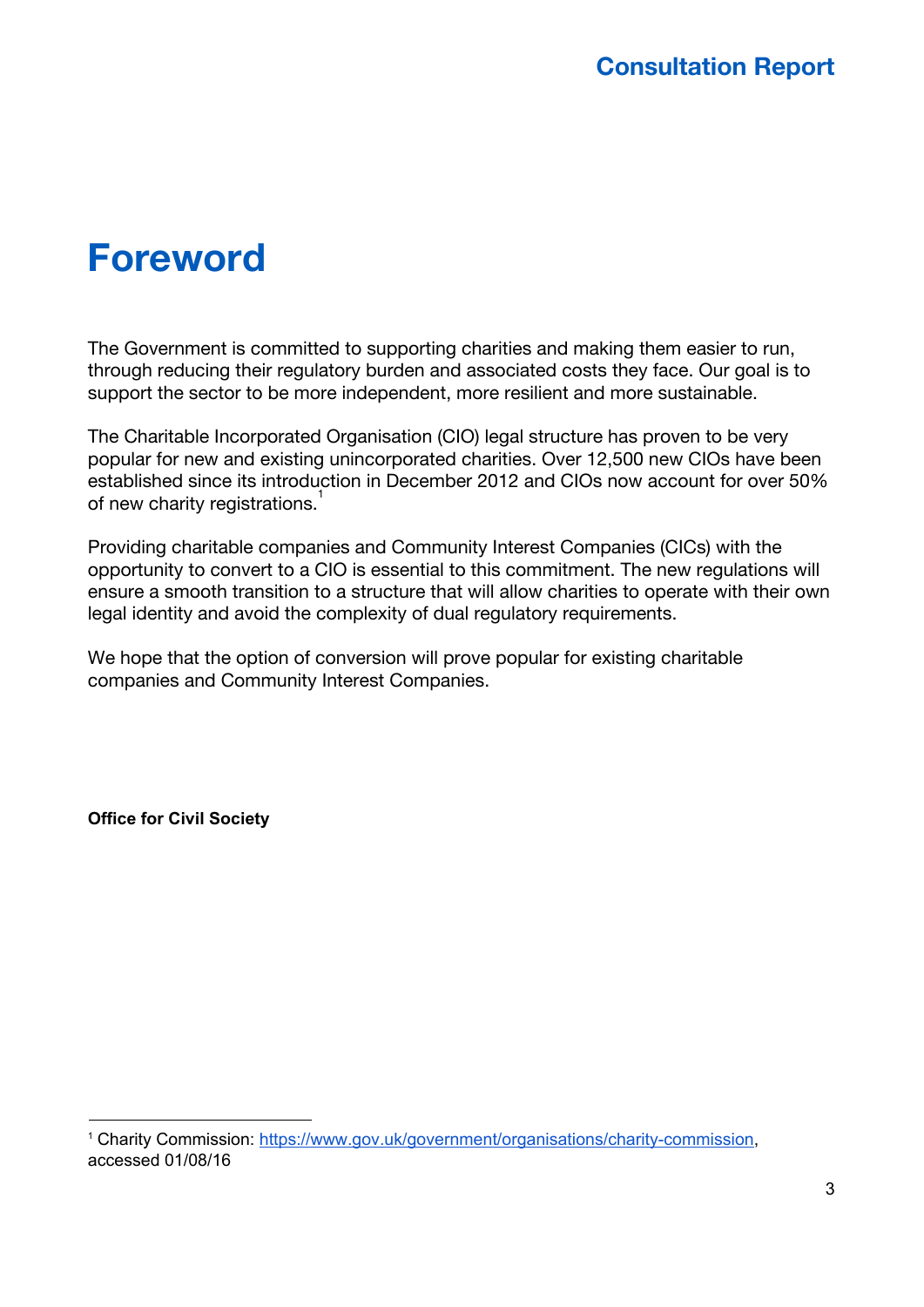# **Executive Summary**

The Department for Digital, Culture, Media and Sport (DCMS) would like to thank all those who responded to this consultation. All participants provided constructive input on the draft regulations which will allow charitable companies and Community Interest Companies (CICs) to convert to a Charitable Incorporated Organisation (CIO).

The consultation asked for responses from all parts of the charitable sector and from the public. The responses have contributed to the shape of the final regulations.

The consultation aimed to confirm whether there was a strong demand from charitable companies and CICs to have the option of conversion to a CIO. It also sought views on the content of the draft regulations, the proposed approach to phasing in applications to the Charity Commission and the assessment of impact.

The overall response to the consultation was very positive, with 95% of respondents agreeing that the draft regulations were needed and that there would be demand for a simple conversion process. Respondents also put forward a number of useful suggestions on the draft regulations and valuable feedback on the assessment of impact.

We made some minor changes to the draft regulations as a result of the comments raised through this consultation. This includes removing the requirement for charitable companies to have filed their most recent accounts or reports with Companies House before an application is granted. We will retain the requirement to refuse an application if a charity is in default of any requirement to send documents or information to the registrar or Charity Commission.

We have also amended the regulations to include a number of suggested circumstances where an application should be refused. This list is not intended to be exhaustive; the Charity Commission will still have the discretion to review other situations and determine whether applications should be approved on a case by case basis.

Finally, we also propose to amend the phasing for applications. Many respondents agreed with the rationale for phasing in applications (to help the Charity Commission manage demand with limited resources), but felt that smaller charities, rather than larger charities should be prioritised. It was widely felt that smaller charities are disproportionately affected by the administrative costs associated with dual registration. The phasing for applications has therefore been revised to address these concerns. However, to ensure that the volume of applications can be sufficiently managed, the 'banding' or thresholds for applications has also been narrowed.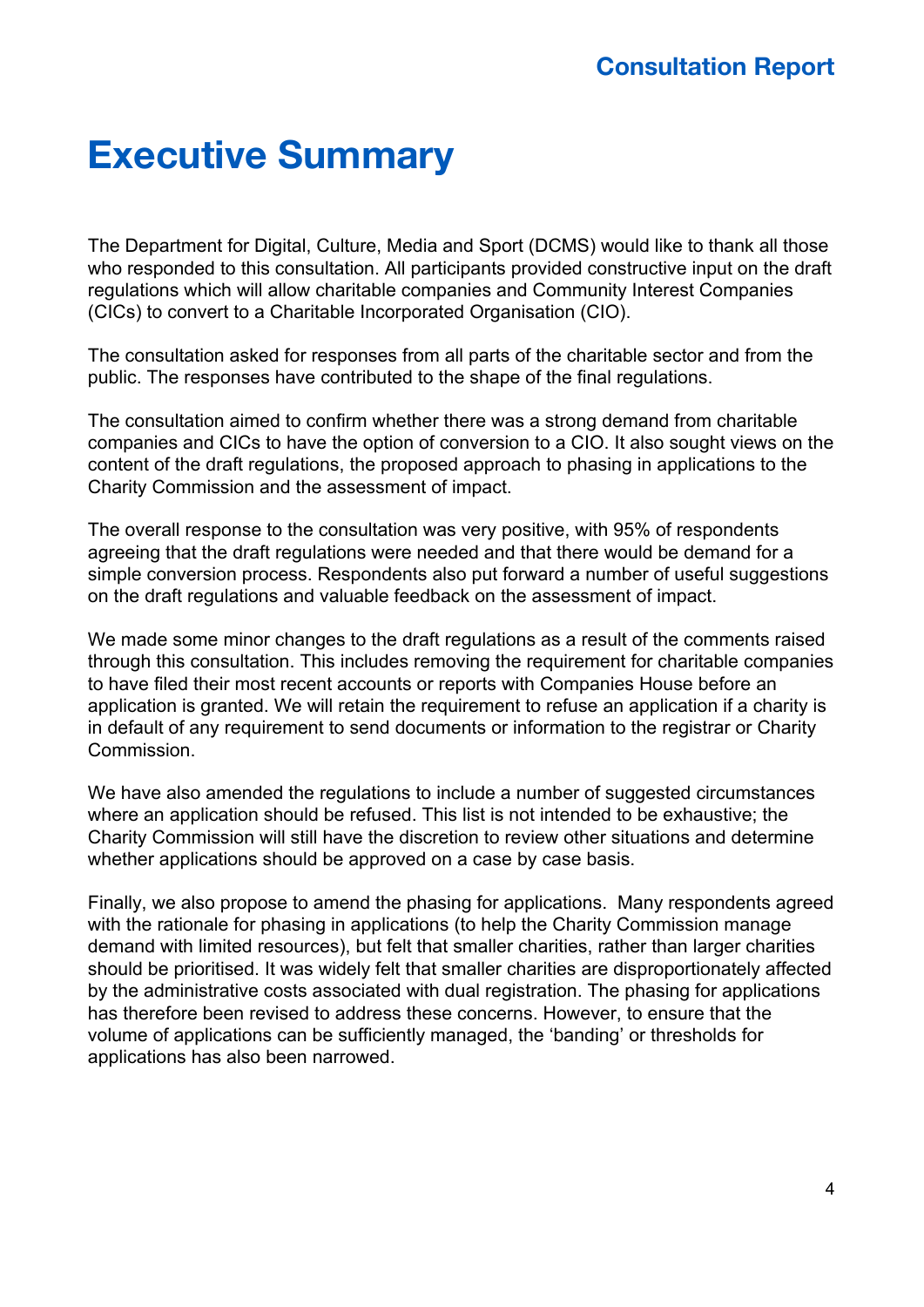# **Background**

#### **Legal Framework**

The consultation is concerned with the introduction of secondary legislation under the Charities Act 2011 (the 2011 Act) which will provide a framework for two types of structure, charitable companies and CICs, to convert to a charitable incorporated organisation (CIO) should they wish to do so.

The Charities Act 2006 (the 2006 Act) set out the broad legal framework for the CIO and was consolidated into the Charities Act 2011 (the 2011 Act). The 2011 Act provides the Parliamentary Under Secretary of State at the Department for Digital, Culture, Media and Sport with a power to make regulations in relation to the conversion of charitable companies and CICs into CIOs.

Section 234 of the 2011 Act permits the regulations to make provision for the conversion of a CIC into a CIO and its registration as a charity. Section 246 of the 2011 Act allows the regulations to make further provisions for the conversion of a charitable company and CIC into a CIO, and section 231(3) of the 2011 Act permits the regulations to make provision about circumstances where it would not be appropriate to grant an application for conversion.

In accordance with section 348(4) of the 2011 Act, the Minister must consult such persons or bodies he considers appropriate before making regulations. We have therefore consulted with various government departments and external stakeholders as well as seeking the views of the public and other interested parties in finalising these regulations.

#### **Charitable Incorporated Organisation (CIO) Structure**

The CIO is a relatively new form of incorporated legal structure that is designed to meet the particular needs of a charity and is only available to charities. The corporate structure provided by the CIO meets a demand from the charitable sector for a structure which gives a charity a legal personality of its own, enabling it to conduct business in its own name, rather than in the names of its trustees.

The capacity and powers of an incorporated charity are also clearer than those of an unincorporated charity and it can be easier for people dealing with an incorporated charity to assess the credit risk of doing so. The members and trustees/directors of an incorporated charity are usually personally safeguarded from the financial liabilities it incurs, which is not the case for unincorporated charities.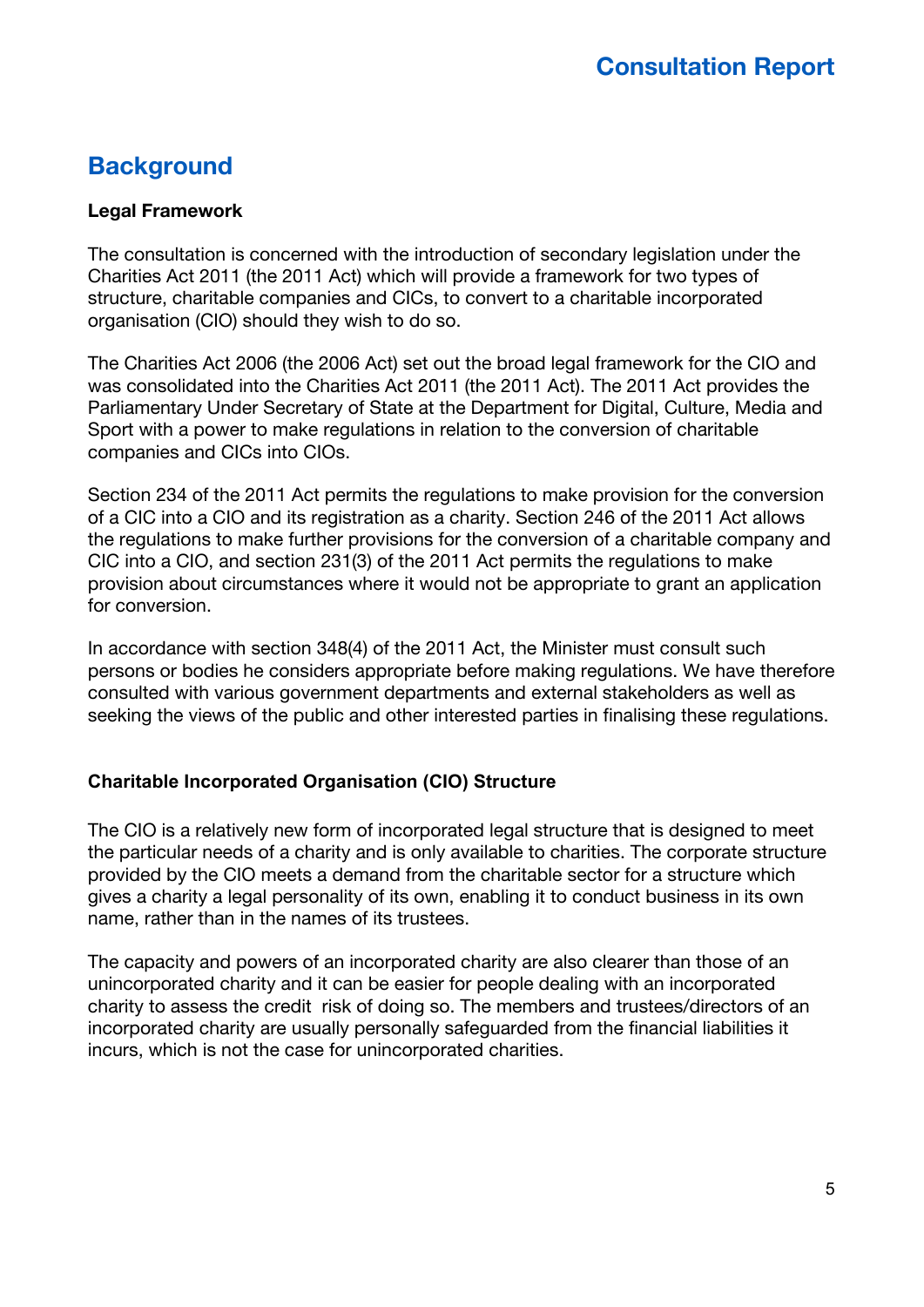The other main option to achieve corporate structure is for charities to incorporate as a company limited by guarantee under company law. However this means that the charity is subject to both company law and charity law requirements which results in charities having to submit to two regulatory and reporting systems. A CIO only has to register with the Charity Commission ("the Commission") and comply with the requirements of charity law.

Since the introduction of the CIO legal structure in 2013 it has proven to be a very popular choice of structure for new and existing unincorporated charities. Over 7,900 new CIOs have been established since its introduction and it now accounts for over 50% of new charity registrations. It is expected that the option of conversion will be similarly popular for charities that have opted for the company structure and to a lesser extent for CICs.

#### **Proposed Regulations**

The aim of the draft regulations is to allow CICs and charitable companies to convert more easily to CIOs and to make the process as quick and simple as possible.

There is currently no conversion process available for CICs and charitable companies to become CIOs. Instead, charities must set up a new CIO with the same charitable purpose as the original entity, transfer the assets of the original charity to the new CIO (once liabilities are settled or they have secured relevant permissions to transfer the liabilities to the new entity) and then wind up the original charity.

This process is less attractive to charities because it potentially requires time, the renegotiation of contractual obligations, new bank accounts and charity numbers and associated additional costs. It is a particular problem for smaller charities because they are more likely to have fewer resources and less capacity to deal with the issues which could arise from the transfer and this is of concern because smaller charities are believed to be the part of the sector which is most likely to wish to transfer to the CIO structure.

Community Interest Companies (CICs) cannot be charities, so the conversion process proposed for CICs is slightly different to the conversion process for existing charitable companies (which are for the most part already registered charities), as it will entail the Charity Commission assessing whether the proposed CIO that will be formed by the CIC, would be a charity. Charitable companies that have not previously applied to register will need to be assessed.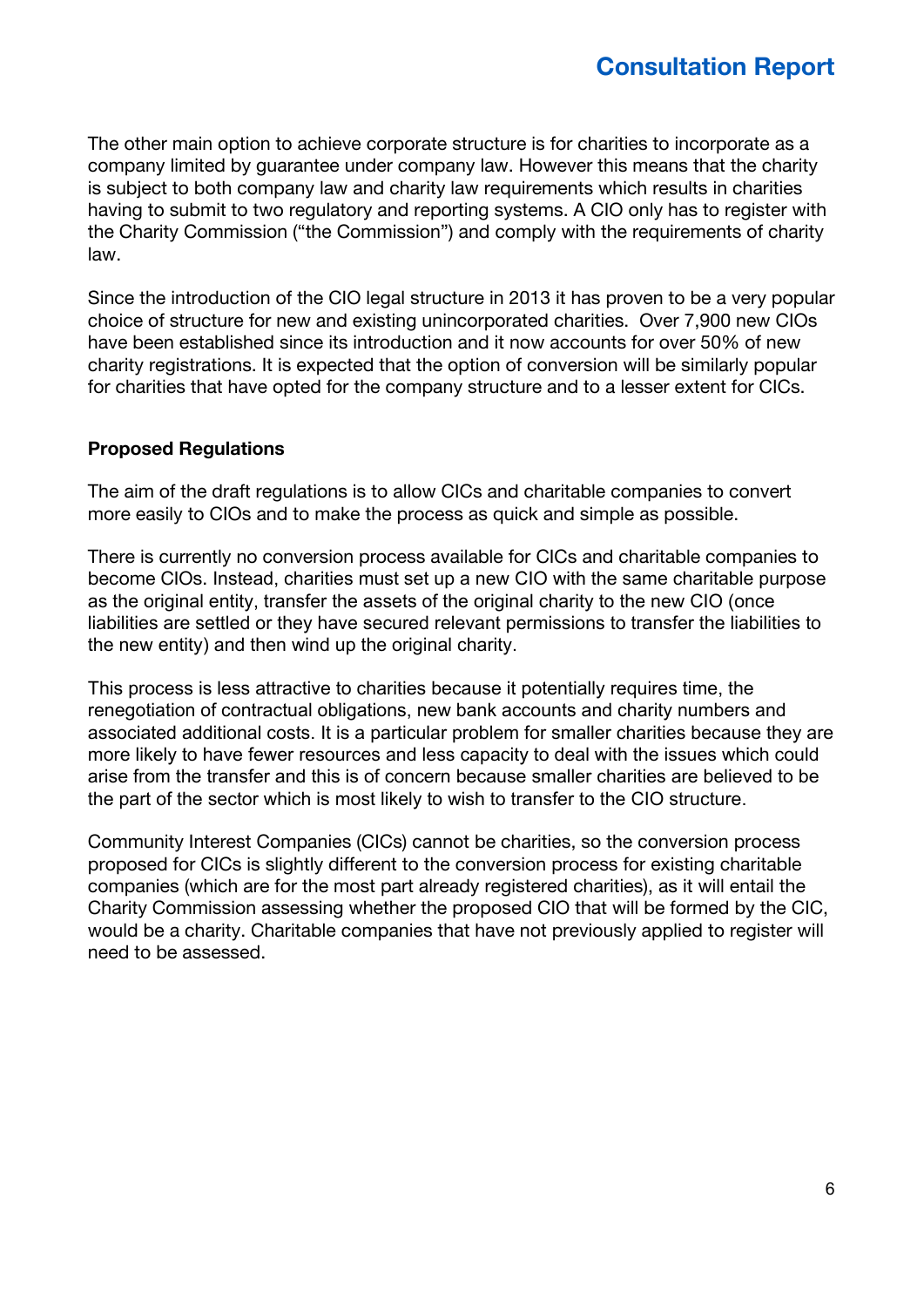# **Consultation Process**

The Cabinet Office consulted across the UK on the draft regulations which comprise of:

- The Charitable Incorporated Organisations (Conversion) Regulations;
- The Charitable Incorporated Organisations (Consequential Amendments) Order;
- The Index of Company Names (Listed Bodies) (England and Wales) Order.

The draft regulations were made available on GOV.UK, alongside the consultation document. The consultation was open to all members of the public.

The consultation ran for ten weeks from 1 April to 10 June 2016 and focused on the following areas:

- The level of support for the draft regulations;
- The likely demand for the new conversion process;
- Views on any measures in the draft regulations which should be removed, changed or are considered missing;
- The proposed phasing in of applications for conversion;
- The Government's assessment of the impact of the legislation.

Following an analysis of the responses to the consultation, this document was prepared to capture and respond to issues raised. The views of respondents have been taken into account in preparing the final regulations and Impact Assessment.

Policy responsibility for charity law and regulation transferred from the Cabinet Office to the Department for Digital, Culture, Media and Sport in July 2016.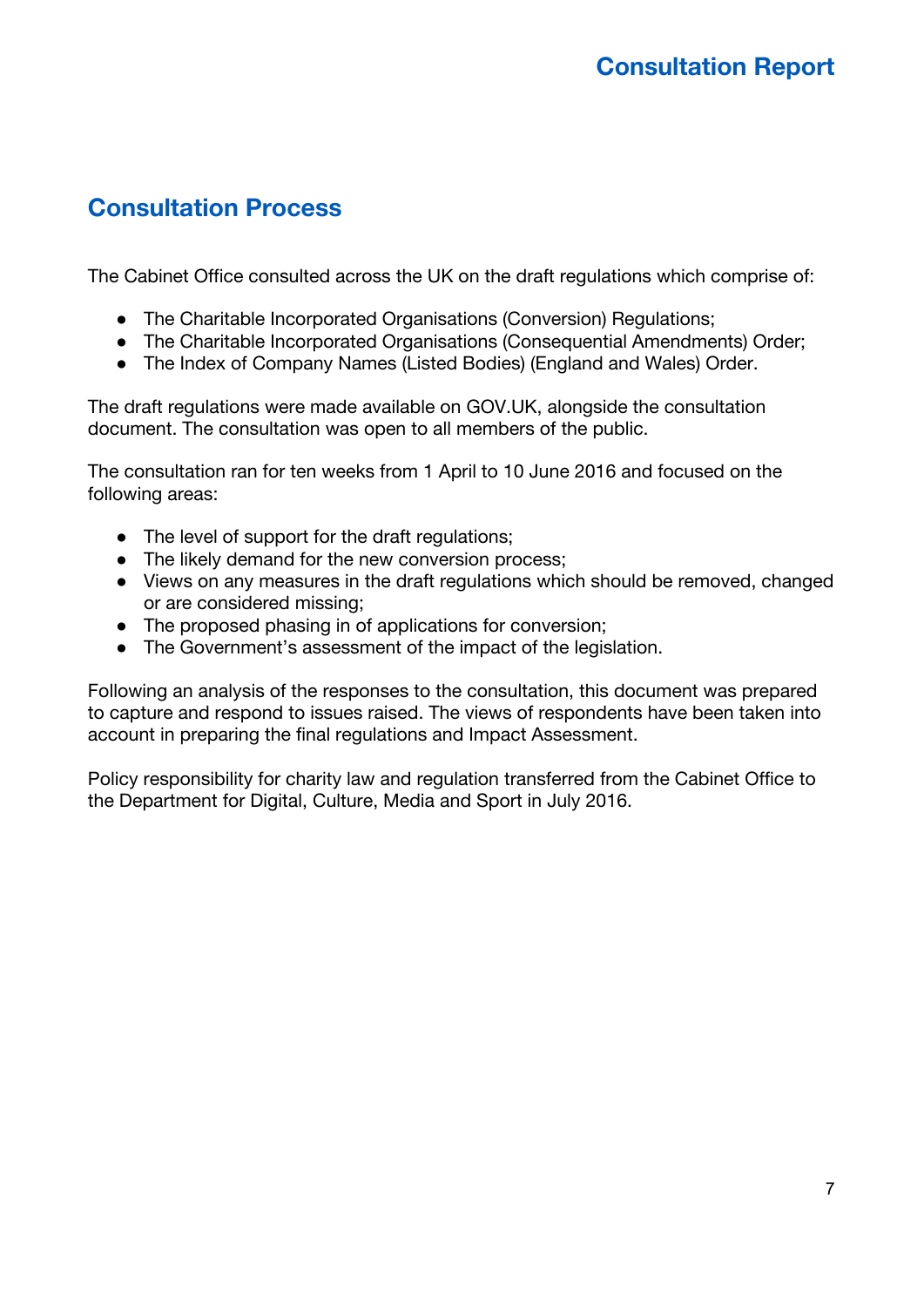# **Consultation Responses**

# **Overview**

Consultation responses were received from a range of respondents including small and medium charities, legal practices representing charities, local government, voluntary sector infrastructure organisations, trusts and community associations.

Responses from the majority of stakeholders were positive. Most were supportive of the policy intent and offered proposals for refining the requirements of the regulations.

# **Summary of Changes to the Regulations**

The following changes have been made to the draft regulations:

- **●** We have removed the requirement for charitable companies in section 11(2)(a) to have filed their most recent accounts or reports with Companies House before an application is granted. We will retain the requirement to refuse an application if an organisation is in *default* of any requirement to send documents or information to the registrar or Charity Commission.
- **●** We have also included a number of suggested circumstances where an application should be refused. This list is not intended to be exhaustive; the Commission will still have the discretion to review other situations and determine whether applications should be approved on a case by case basis.
- We have taken out references to the Companies Act 1985.
- We have added Scottish Charitable Incorporated Organisations (SCIOs) to the Index of Company Names.

In addition, the proposed phasing for applications for conversion have been amended as follows:

- 1 January 2018: Charitable companies with an annual income of less than £12,500;
- 1 March 2018: Charitable companies with an annual income between £12,500 and £25,000;
- 1 May 2018: Charitable companies with an annual income between £25,000 and £100,000;
- 1June 2018: Charitable companies with an annual income between £100,000 and £250,000;
- 1 July 2018 Charitable companies with an annual income between £250,000 and £500,000;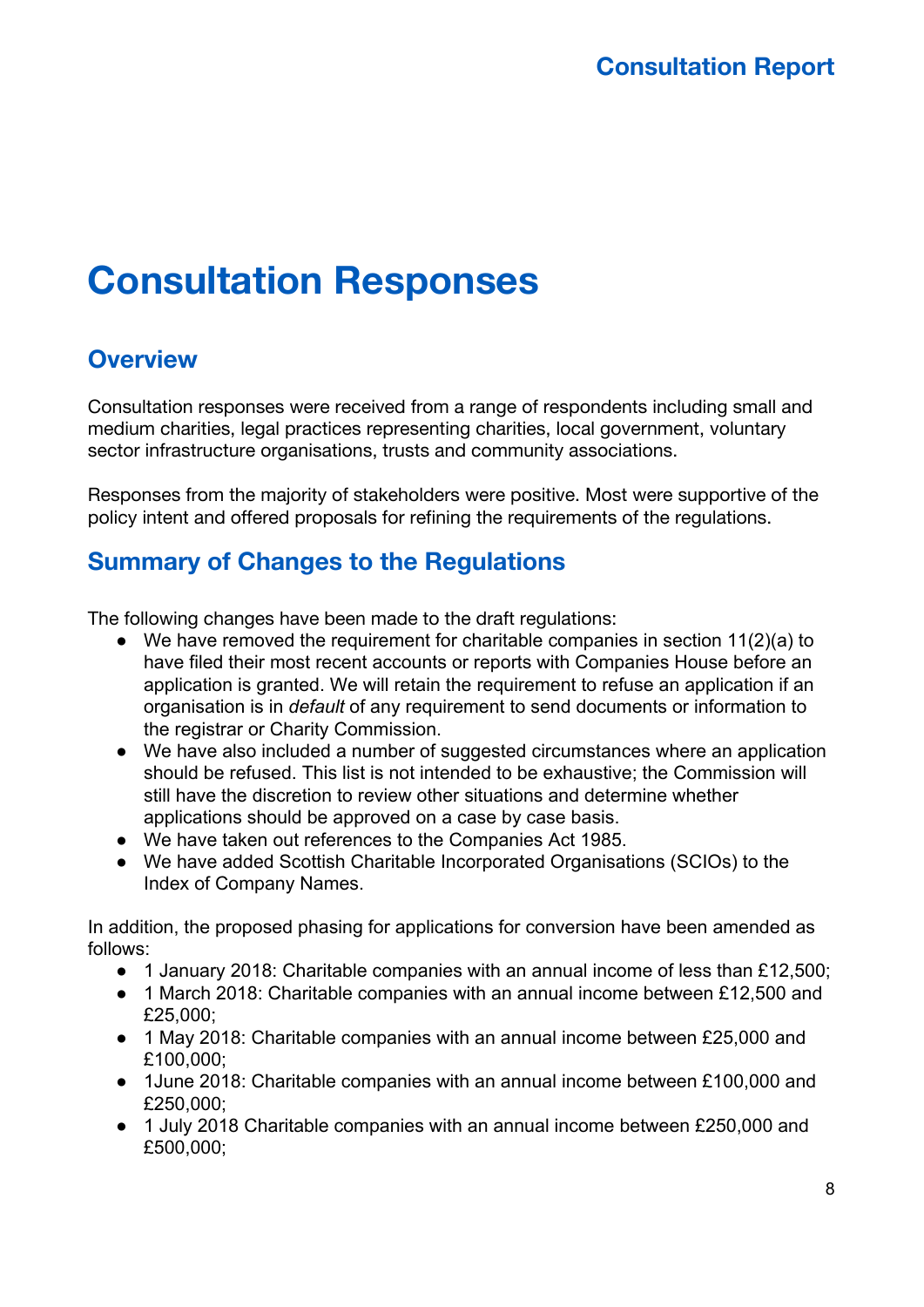- 1 August 2018: Charitable companies with an annual income greater than £500,000;
- 1 September 2018: Community Interest Companies.

# **Analysis by Question**

While not all respondents answered every question asked in the consultation document, there were a sufficient number of responses to draw conclusions and inform the final set of regulations.

Where bodies did not provide a response or did not feel they were able to answer a question, these were coded as 'not answered or do not know'. Analysis of written responses and specific comments for each question is further detailed below.

# **Question 1: Support for the Draft Regulations**



The majority of respondents (95%) supported the introduction of these regulations.

#### **Specific comments**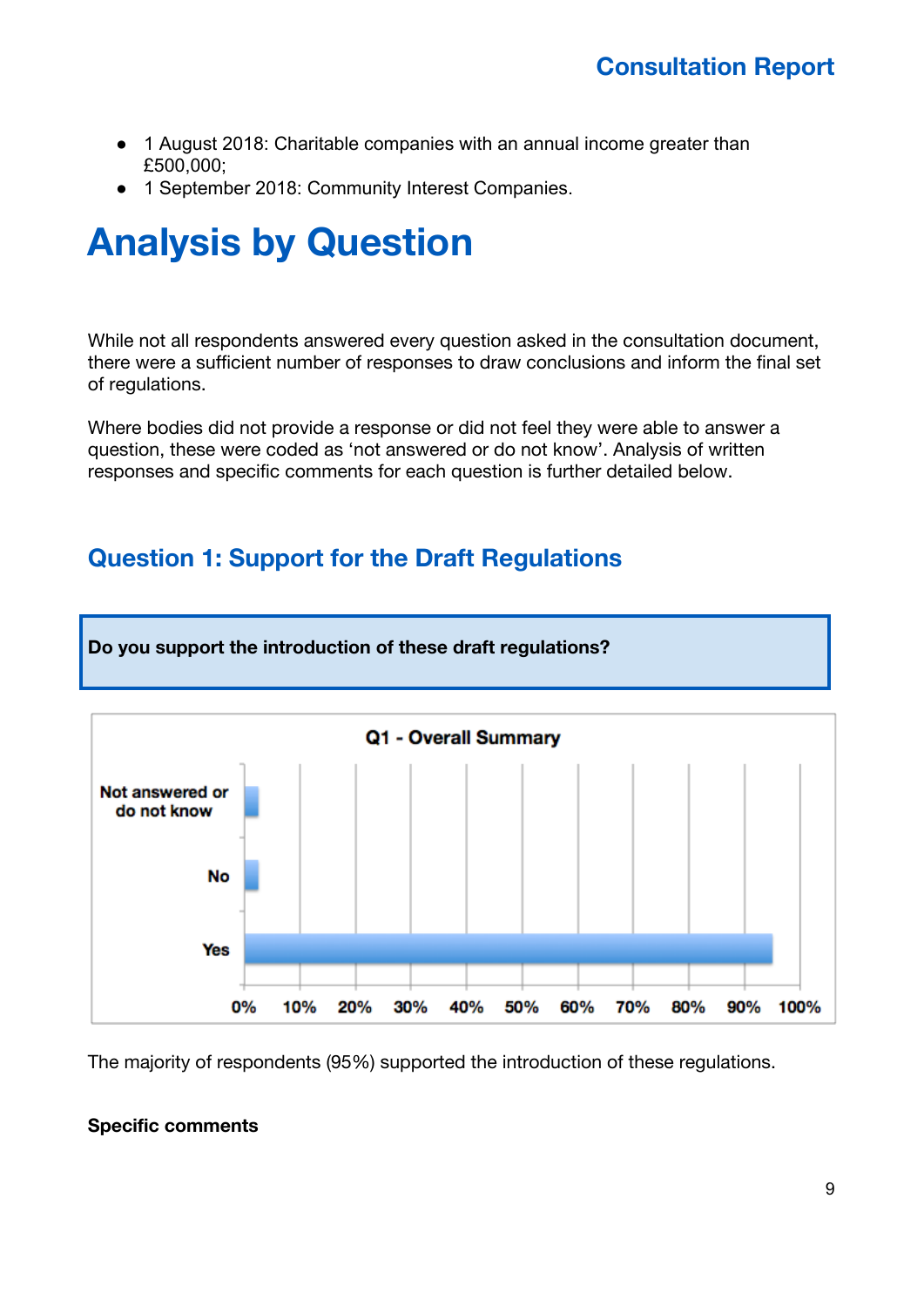- Responses confirmed that it is helpful to have a conversion process available. One respondent stated that the complexity, time and cost of the current requirements may be acting as a deterrent for many charities wishing to undertake the conversion process.
- Another respondent added that having the option to convert to a CIO at a later point would be reassuring to charities choosing to initially set up in another legal structure.
- Many respondents felt that smaller charities with an income under £250,000 will feel the most benefit, particularly with more relaxed accounting rules, reduced filing requirements and being able to prepare their accounts on a Receipts and Payments basis rather than on an accruals basis.
- Some respondents commented that the introduction of these regulations is long overdue.

#### **Our response**

The Department welcomes the overwhelming support from the consultation for the conversion process.

The Department is committed to supporting charities and making them easier to run. We acknowledge it has taken some time to establish a conversion process, due to work on other priorities such as the Charities (Protection and Social Investment) Act 2016. Introducing the new regulations also requires careful consideration to ensure that any new requirement is proportionate and that non-regulatory options have been exhausted.

It has become evident that without a direct conversion process, the costs and complexity of changing legal structure will deter many organisations from considering the CIO structure, even where it may be more appropriate.

# **Question 2: Demand for the Draft Regulations**

**Do you believe there is a demand for the introduction of these draft regulations? And if so, do you plan to take advantage of them?**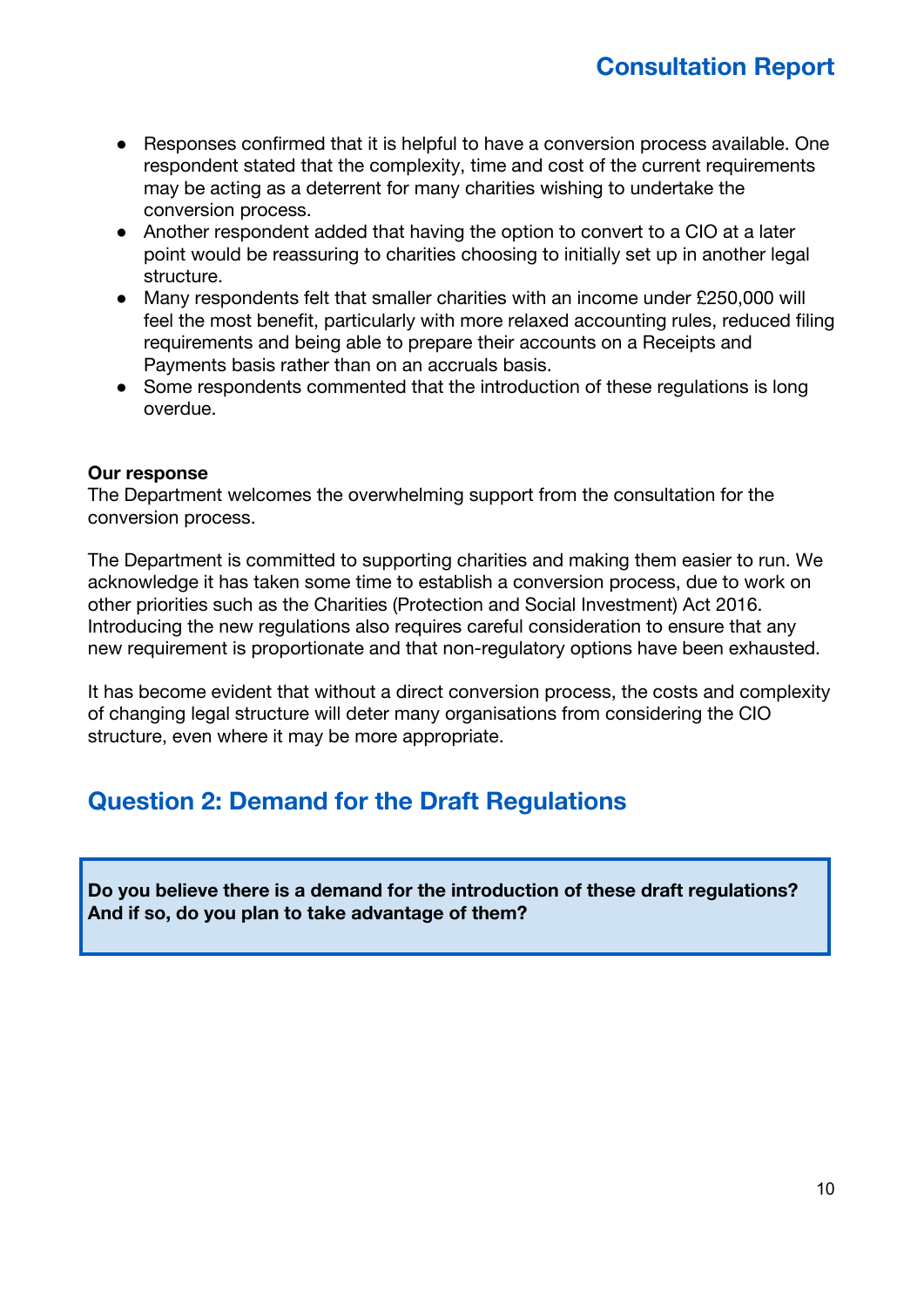

The majority of respondents (80%) believed that there is demand for the introduction of these regulations. For those that did not answer or did not know, in most cases, this was where the respondent did not feel able to comment on whether there would be demand.

#### **Specific comments**

- A number of comments suggested that small and medium sized charities, particularly those incorporated as companies, would be most keen to convert to the CIO structure.
- One respondent commented that Scotland's experience and the popularity of CIO conversions following statutory provision supports a similar expectation of demand in England and Wales.
- One respondent also highlighted that the number of new charities registering as CIOs is now over 50% of the total number of charities registering with the Charity Commission.
- There was a comment that some trustees may not be aware of the CIO structure and option for conversion, and that there should be an appropriate level of publicity to ensure a good level of take up.

#### **Our response**

We are confident that the CIO regulations will prove to be popular with charitable companies and CICs looking to change their legal structure. However, we expect that there may be less demand from CICs as the conversion to a CIO is a more significant structural change (requiring registration as a charity).

We agree that small and medium sized charitable companies are likely to be the most interested in converting to a CIO. The proposed phasing in of applications for conversion has been amended to ensure that smaller charities can be among the first to benefit from the new process. This is reviewed in more detail in the response to question 5 on phasing.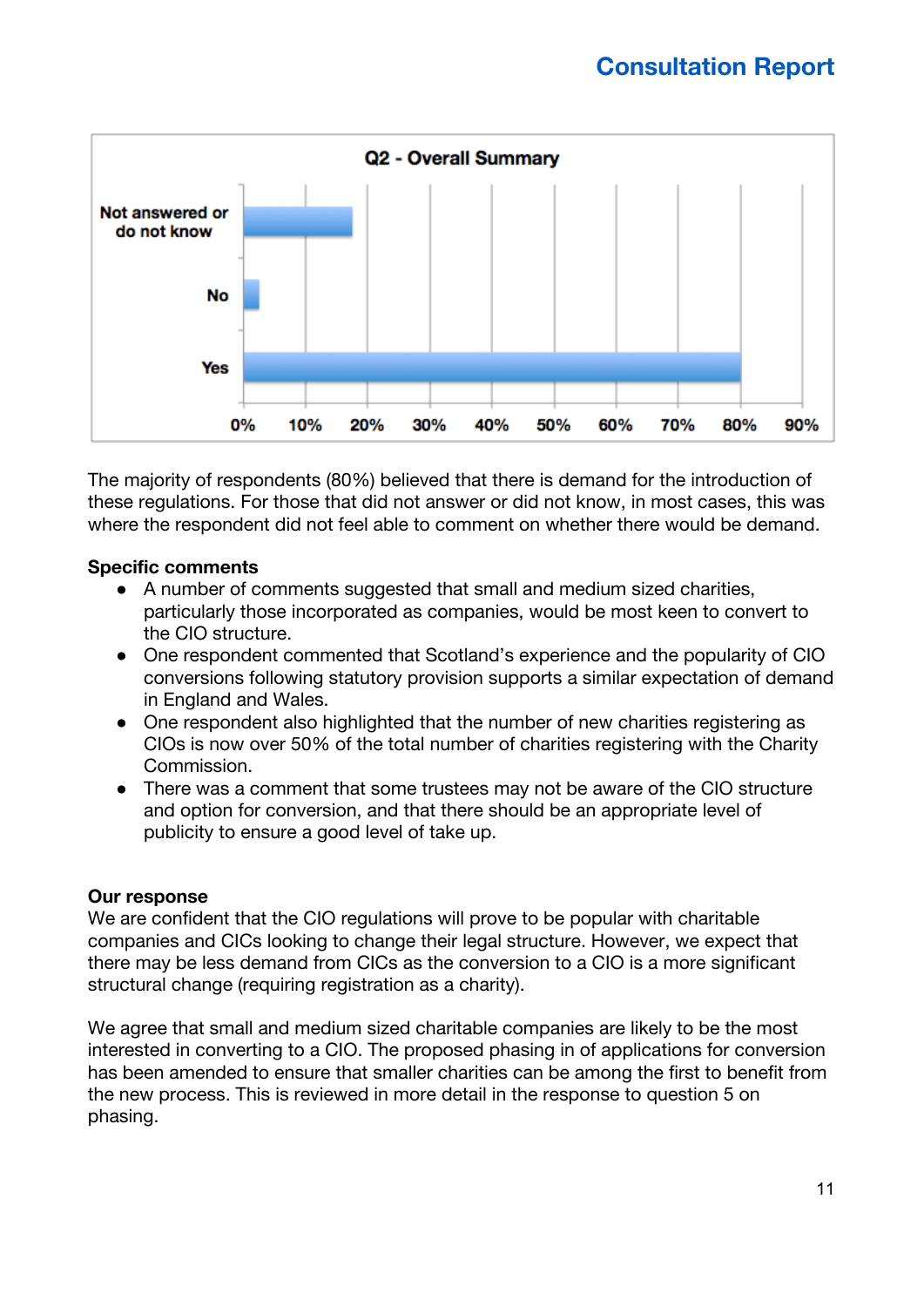We believe there is already a growing level of awareness of the CIO structure. CIOs now account for over 50% of all new charity registrations, and as of 1 August 2016 there are 7,934 charities registered as  $COS<sup>2</sup>$  The Charity Commission will lead on publicising the new CIO conversion process once the regulations are finalised.

# **Question 3: Proposals for Amending the Draft Regulations**

**Are there any measures in the draft regulations that you believe should be removed or changed? For example, are there other circumstances in which it would not be appropriate for the Commission to approve an application for conversion beyond those that have been set out in the draft regulations?**



The majority of respondents (67.5%) either did not think there were any measures in the draft regulations that needed to be removed or changed, did not answer the question or

<sup>&</sup>lt;sup>2</sup> Source: Charity Commission <https://www.gov.uk/government/organisations/charity-commission>, accessed 01/08/16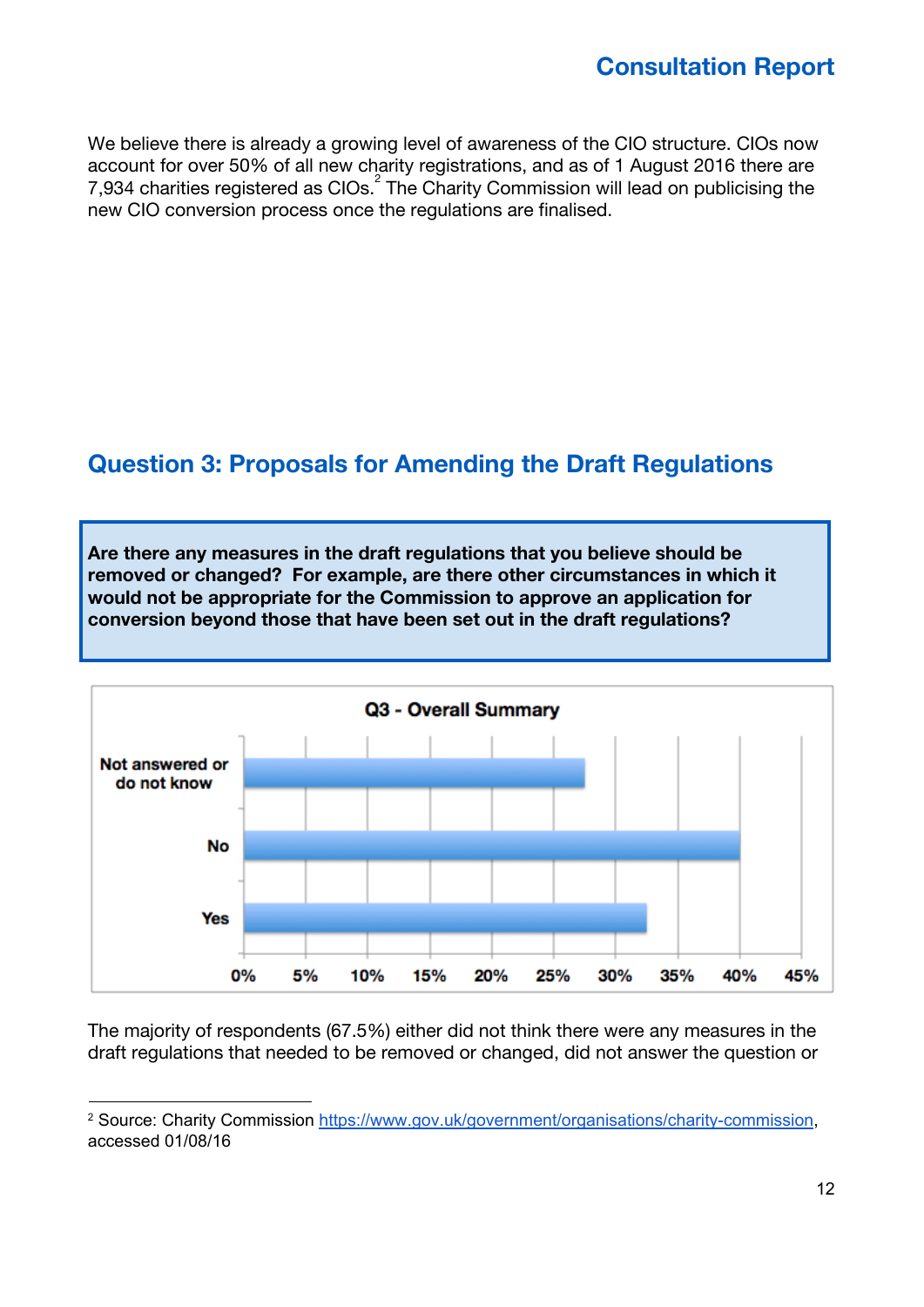did not feel able to provide any comments. However, there were suggestions from 32.5% of respondents.

#### **Specific comments**

#### *Filing and Reporting Requirements*

- A number of respondents commented that they did not agree with the inclusion of provisions 11(2)(a) and 11(3) concerning circumstances where it would not be appropriate to grant an application to a charitable company, specifically the provision for refusing an application where 'there have not been filed with the registrar any accounts or reports required to be delivered under the Companies Act 1985 or the 2006 Act in respect of a financial year of the company which has ended by that date'. The particular issue concerns 11(3) which states that this 'applies whether or not the period for filing the said accounts or reports has expired'.
- Respondents felt that the application should only be refused where a charitable company is in default with its filing and reporting requirements (which is covered in section 11(2)(c)).
- There was concern that this requirement would limit the 'window' for applications from the converting company, as accounts would need to be prepared and filed and the application for conversion granted before the commencement of the next financial year. There was a belief that this would potentially delay applications for conversion for a further year.

#### *Circumstances for Refusal of an Application*

- There were also comments about the level of discretion the Charity Commission would have in refusing applications, with some respondents suggesting that the scope for refusal was too wide and some respondents putting forward additional proposals for circumstances where conversion should be refused. For instance, one respondent suggested that charitable companies with serious ongoing incidents, which are likely to affect their standing and sustainability e.g. a major failure of safeguarding should be refused permission for conversion.
- Another respondent considered that an application should be refused if the charitable company is under investigation by the Charity Commission, or any other regulator.

#### *Timescales for Applications*

- A few respondents commented that there should be a time limit provided for granting or refusing consent for the conversion. One respondent was also unclear what the status of 'provisional registration' was.
- One respondent suggested that the Charity Commission should provide indications of the time required for conversion after the application is made (in normal circumstances).

#### *Amendments to the Index of Company Names*

● A number of respondents commented that the proposals to include CIOs and SCIOs on the Index of Company Names would be helpful.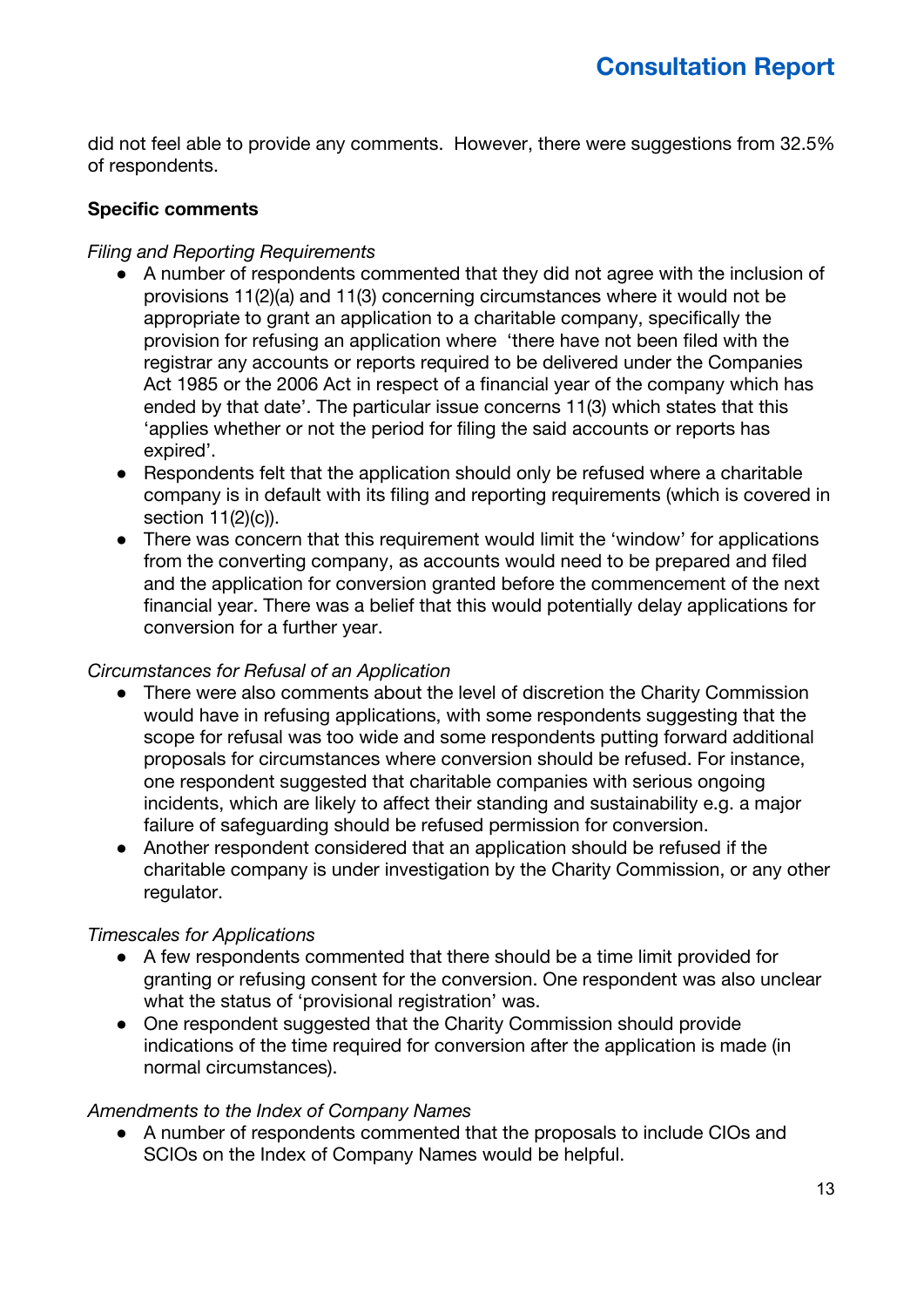#### **Our response**

#### *Filing and Reporting Requirements*

The Government recognises the concerns of respondents on provisions 11(2)(a) and 11(3). The original intention of these provisions was to ensure continuity of reporting and that the Charity Commission had the most up to date information on a charity's accounts and reports before accepting an application for conversion.

It is recognised that introducing a requirement for accounts and reports to be filed ahead of the statutory deadline may mean an unnecessary burden is placed on charitable companies. This requirement might also lead to bottlenecks in applications for conversion, as many charities share the same financial year reporting deadlines.

This section has therefore been re-drafted in the regulations. There will no longer be a requirement to submit filing ahead of the statutory deadline in order to make a conversion application. Indeed, on conversion the requirement to file accounts is no longer enforceable by Companies House on legal entities which no longer have company status. Instead, the Charity Commission will uphold the existing requirement on converting charitable companies and their trustees to file their accounts and reports to the Charity Commission.

However, for Community Interest Companies the requirements of 7(3)(a) and 7(4) in the regulations will remain. CICs are not regulated by the Charity Commission prior to conversion to a CIO as they are not a charity. Therefore, on conversion from a CIC there would be no enforceable obligation on the newly formed CIO to file accounts and reports for the previous financial year.

There would also be no enforceable obligation to require the newly converted CIO to file accounts and reports with the Charity Commission for the pre-conversion financial year. It would also not be proportionate to apply the full accounting and reporting provisions of the Charities Act 2011 to converting CICs for a previous financial year when they were not at that time a charity.

The intention of maintaining this requirement on a CIC is to ensure consistency of reporting for converting CICs and to ensure the Commission has the necessary information to form a judgement about the application.

#### *Circumstances for Refusal of an Application*

A number of the suggestions for circumstances where an application should be refused will be included within the regulations. This will provide an indication of the common situations which are most likely to result in a refusal.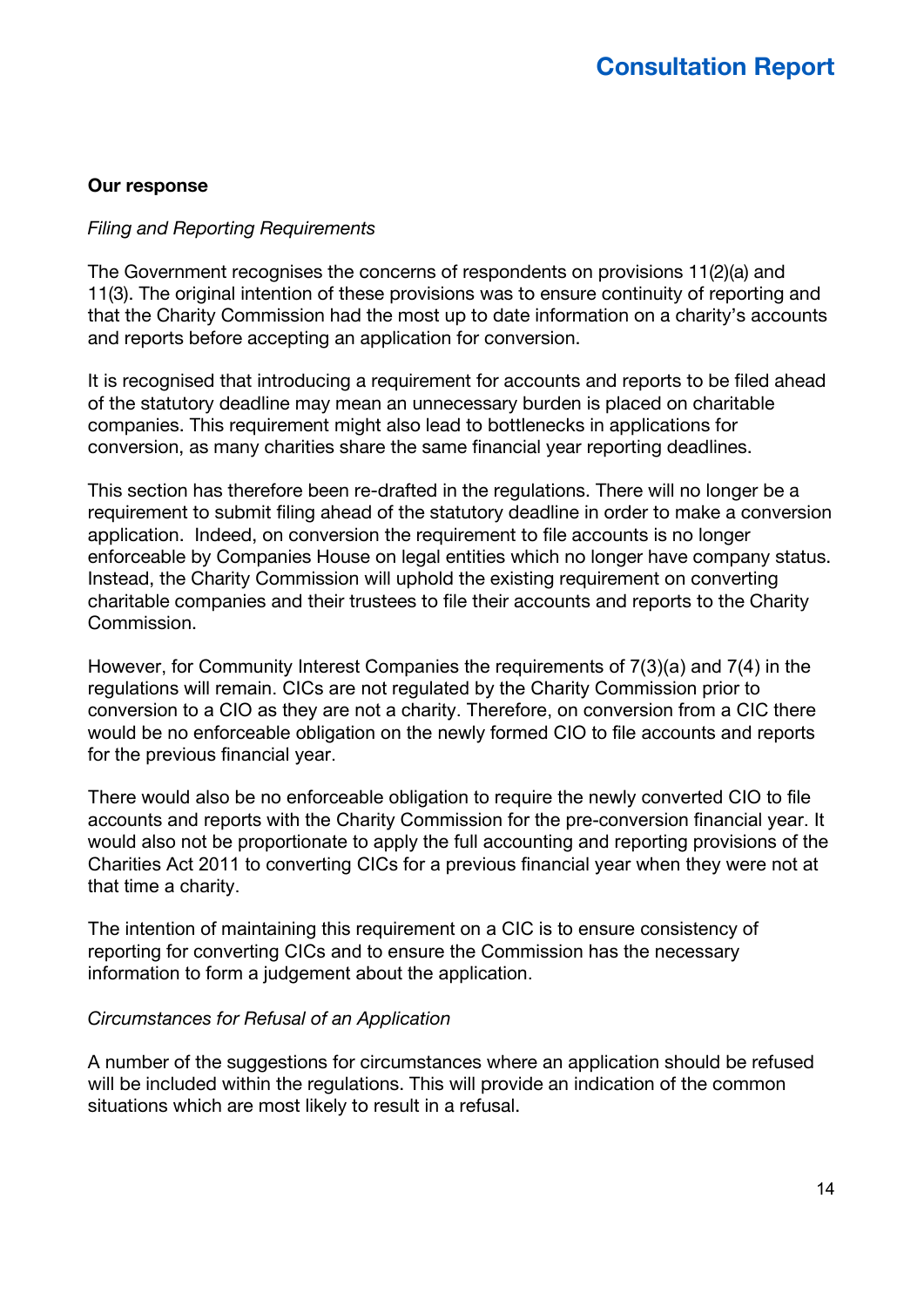However, this list is not intended to be exhaustive; the Commission will still have the discretion to review other situations and determine whether applications should be approved on a case by case basis.

Charitable companies and now CICs (through the Charitable Incorporated Organisations (Consequential Amendments) Order) will have the power to appeal to the First-tier Tribunal a decision of the Commission to refuse an application for the conversion of a charitable company or CIC into a CIO.

#### *Timescales for Applications*

Timescales for the conversion process will not be included in the regulations. However, the Charity Commission will issue guidance on the CIO conversion process once the regulations have been implemented and there is more certainty on the likely timescales.

The use of the term 'provisional status' is used to describe the time period between a charitable company or CIC applying to become a CIO, and the moment at which they become a CIO. As stated in section 232(3) of the Charities Act 2011, the registration of the CIO in the register is provisional only until the appropriate registrar (for instance Companies House or the CIC Regulator) cancels the company as required by section 232(4)(b) of the 2011 Act.

#### *Amendments to the Index of Company Names*

The Government considers there to be significant benefits in adding CIOs and SCIOs to the Index of Company Names. It will mean that newly registering or converting CIOs and SCIOs will have greater protection over their legal identity and brand.

Northern Ireland CIOs cannot be added, as at present, there is no supporting legislation to allow for the registration or conversion of CIOs in Northern Ireland.

Only CIOs and SCIOs are being added to the Index of Company Names and not all charities, as the Index is intended for incorporated bodies and not all charities are incorporated (at the moment around 25% of charities are incorporated and around 75% are unincorporated).

### **Question 4: Proposals for Missing Measures**

**Are there any measures missing from the draft regulations that you believe should be included?**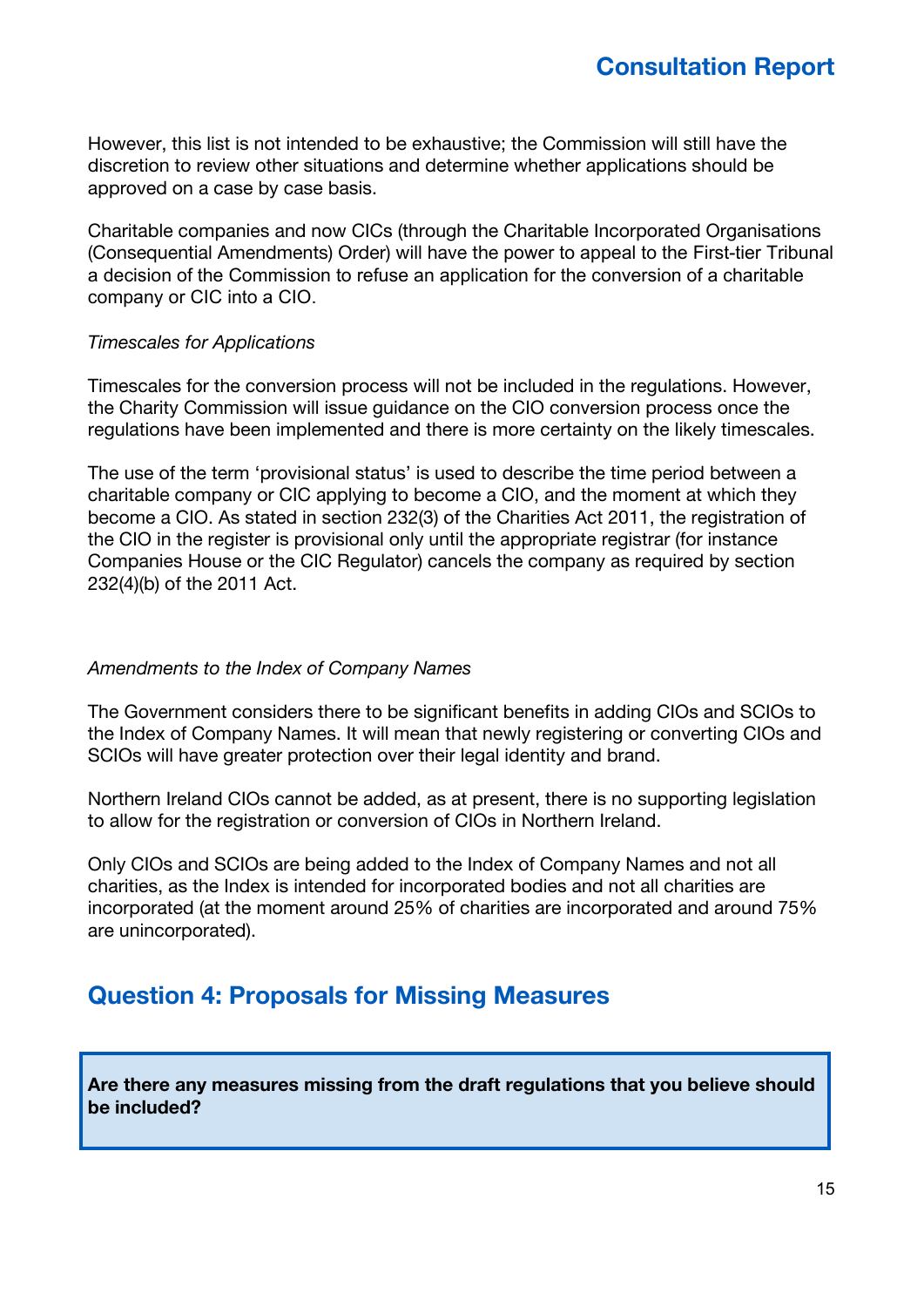

The majority of respondents (67.5%) either did not think there were any measures missing in the draft regulations, did not answer the question or did not feel able to provide any comments on what might be missing in the draft regulations. 32.5% thought that there were measures missing in the draft regulations.

#### **Specific comments**

#### *Community Benefit Societies and Charitable Trusts*

- A couple of respondents commented that there are no provisions for Community Benefit Societies (CBSs) to convert to the CIO structure. There was also one suggestion for a process to allow CIOs to become a CBS.
- There was also one enquiry about Charitable Trusts not being in scope to convert to a CIO.
- There was also a suggestion that a process be put in place for CIOs to convert back to charitable companies.

#### *Return of Capital*

• One respondent also queried the absence of any provision for the return of capital to shareholders.

#### *Register of Charges*

There were several comments about the absence of any provision in the draft regulations concerning charges registered against a charitable company applying to convert to a CIO. There was concern that where land is used as a security, the existence of a charge is publicly available on the Land Registry, but in other cases,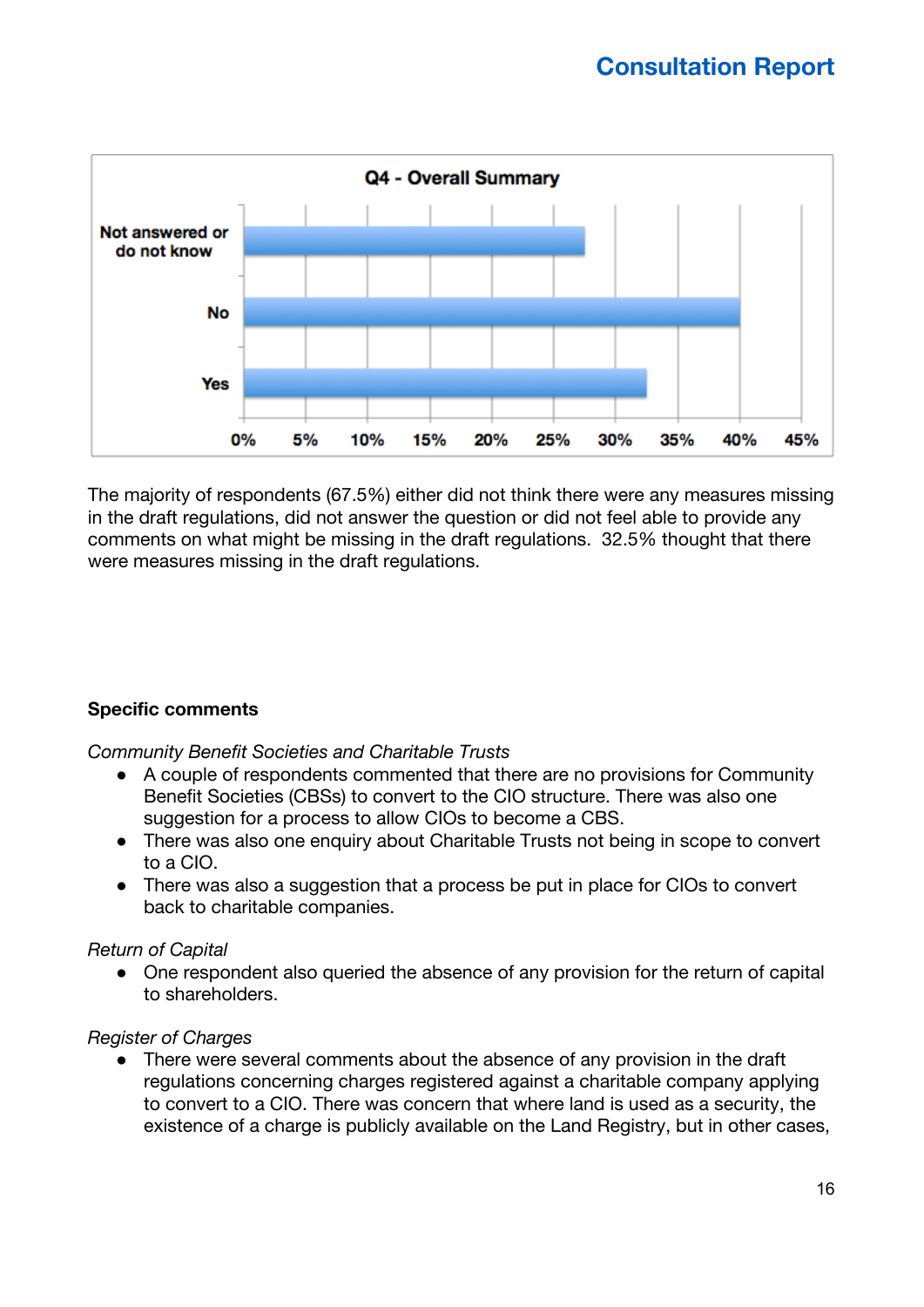for instance for floating charges, the Companies House Register is the only other public register for the notification of charges.

- One suggestion was that there should be provision in the regulations to ensure that a charitable company with any material assets pledged in favour of a creditor be required to provide supporting evidence of written consent from each creditor in respect of its application for CIO conversion. In addition, it was suggested that the Charity Commission should be required to check with Companies House to see if the applicant is listed on the register of charges.
- It was also proposed that a declaration should be required as part of the application process that:
	- the company has no register of charges;
	- it has outstanding charges required to be registered at Companies House or;
	- that any outstanding charges have been discharged.

#### *Circumstances for Refusal of an Application*

- There were also suggestions for further circumstances where applications could be refused, including where:
	- Companies House or the CIC Regulator is pursuing enforcement or prosecution action against the company which wishes to convert;
	- It is in the public interest to refuse the conversion, for example, if the company which wishes to convert is attempting to avoid enforcement or prosecution action;
	- The company is in the process of dissolution;
	- Any of the directors is disqualified under the Charities Act 2011 from acting as a charity trustee;
	- The company which wishes to convert is in liquidation or administrative receivership

#### *Memorandum of Understanding*

● One respondent suggested that a Memorandum of Understanding should be signed between the relevant regulatory bodies.

#### *Clarification on Impacts of the Conversion Process*

- A few respondents commented that it was not clear whether a converting charity would retain its existing charity registration number.
- One respondent suggested it would be helpful to have guidance on the position where a legacy is left to a charitable company which has since converted to a CIO.
- A number of respondents had concerns about the impact of conversion on pensions regulations.
- A few respondents were concerned about the position of employees on conversion and any TUPE implications.
- One respondent requested confirmation that the Information Commissioner's Office would be satisfied that data consents obtained by the company/CIC would be valid for the CIO post-conversion.
- There was also concern that contracts would need to be novated.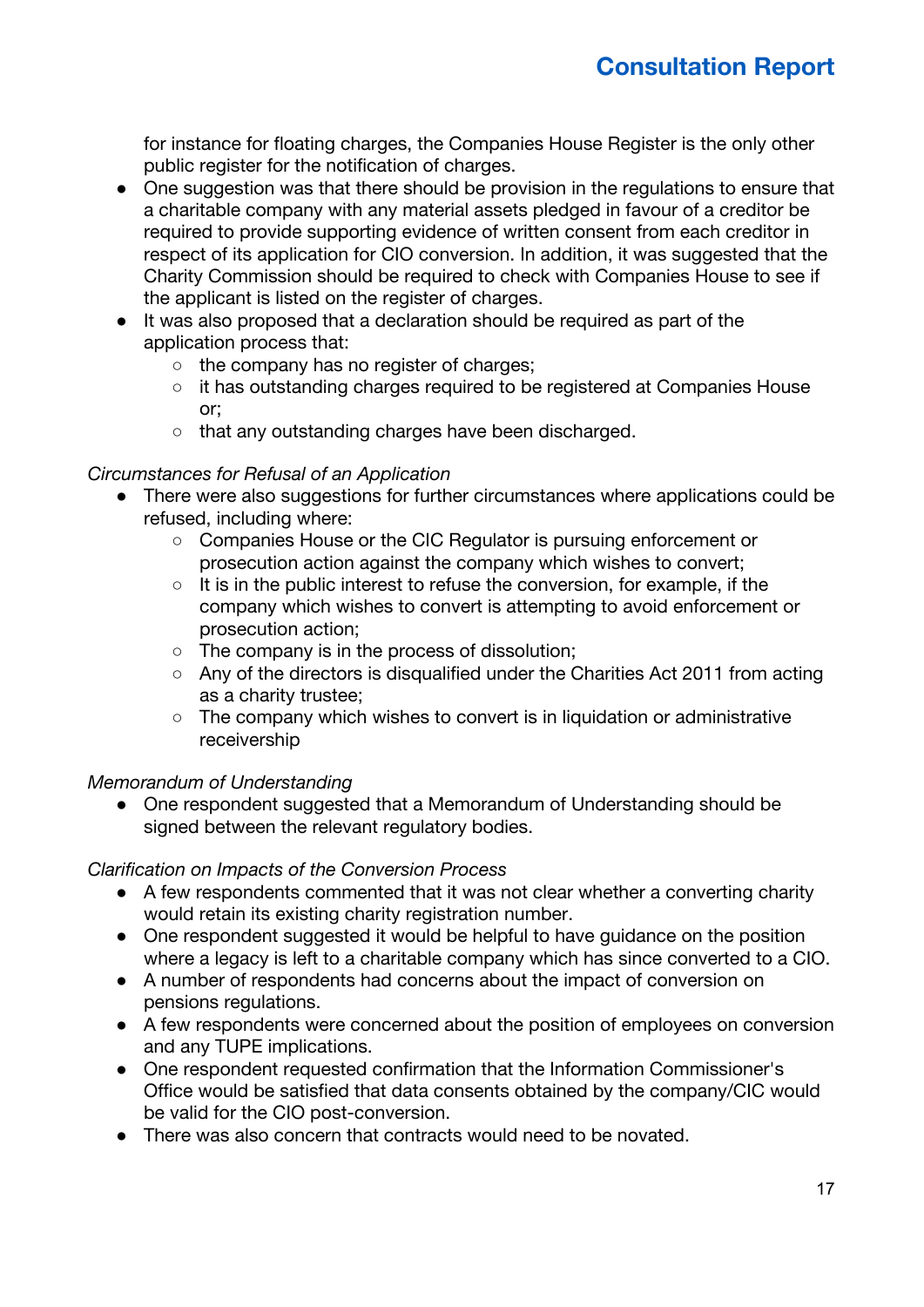● One respondent was also concerned that conversion might lead to a conflict of interest, on transferring assets and liabilities when the trustees of the new CIO, or a majority of them, will be the same as the directors of the converting company.

#### **Our response**

#### *Community Benefit Societies and Charitable Trusts*

Community Benefit Societies are "exempt" charities and as such are prohibited from registration with the Charity Commission. A CIO can only exist when it is registered with the Charity Commission. The Charities Act 2011 makes clear that an organisation that would be an exempt charity cannot make an application to convert into a CIO (section 229(2)(b)).

If charitable community benefit societies were to cease to be exempt, and register with the Charity Commission, then a conversion process from Community Benefit Society to CIO could be explored (under section 229(1) of the Charities Act 2011). However, there is no timetable for amending legislation which would enable this at present. Registration with the Charity Commission would also bring added regulatory burden in other ways.

There is no specific mechanism to allow an existing unincorporated association or trust to convert its legal form to a CIO. Instead, these organisations will need to create a new CIO under the existing provisions in the Charities Act 2011.

The Government cannot provide a conversion process from a CIO to a Charitable Community Benefit Society, as there is no power to create such a process in primary legislation. The Government cannot provide for a conversion process from CIO to company, or CIO to CIC either, for the same reason. *Return of Capital*

The Charities Act 2011 already specifies in section 228(2)(a) that application for conversion by a charitable company is not possible where a company has a share capital and if any of the shares are not fully paid up. Conversion of a charitable company with share capital is prevented because CIOs do not have share capital and it would not be possible for a charitable company to transfer its share capital when it converted to a CIO. Similarly, in the draft regulations section 9(2) specifies that upon conversion of a CIC to CIO, all shares are cancelled and no former holder of any cancelled share has any right in respect of it after its cancellation.

#### *Register of Charges*

The Government recognises that some charitable companies wishing to convert to a CIO may have unsatisfied charges on the register of charges.

It is the role of a charity's trustees to determine whether conversion is the most appropriate option for the charity. A charitable company which has granted a floating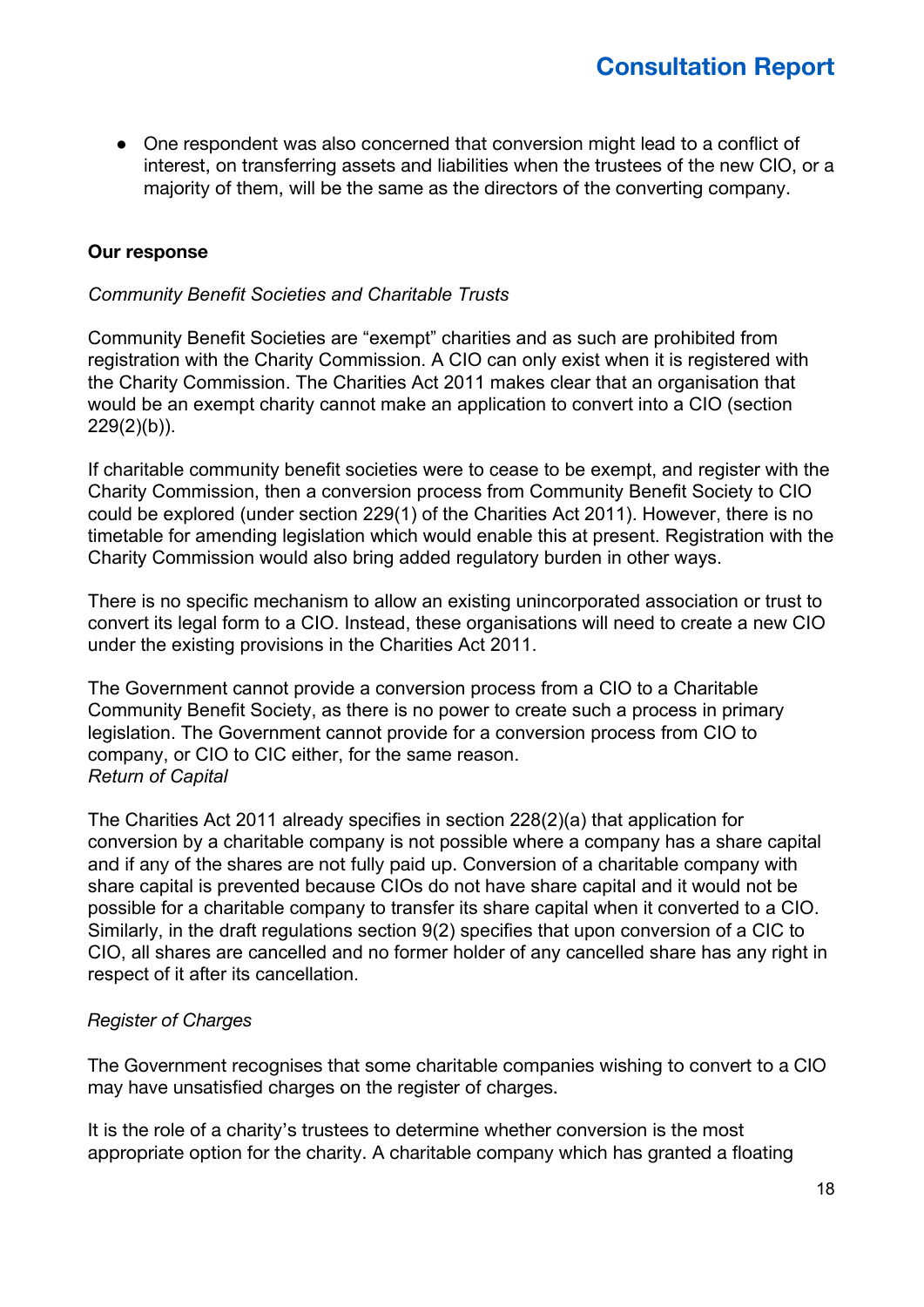charge must consider what effect the conversion to a CIO would have on that charge, and seek appropriate independent advice on the matter as necessary before applying for conversion.

Additionally, companies which have fixed or floating charges registered with the Registrar of Companies (Companies House) that are not yet satisfied should note that it is not possible to register a statement of satisfaction with Companies House following the conversion, even if the charge was satisfied prior to the conversion taking place. This means that the charge will remain listed indefinitely against the converted company's entry in the Register of Companies (although the Register entry will show that the company has converted into a CIO). If this is an issue, then the charitable company should consider how best to resolve the matter before submitting their application for conversion.

#### *Circumstances for Refusal of an Application*

As stated in the Government's response to question 3, a number of the suggestions for circumstances where an application should be refused will be included within the regulations to provide an indication of the situations which are most likely to result in a refusal.

#### *Memorandum of Understanding*

A formal memorandum of understanding is already in place between the Charity Commission and the CIC Regulator. The Charity Commission meets regularly with Companies House and they have worked together to develop the processes for CIO conversions.

#### *Clarification on Impacts of the Conversion Process*

#### *Charity Number*

Converting charitable companies will retain their existing charity number. This will ensure that costs are minimised during the conversion process. At present existing charitable companies need to close and re-register as a new charity to become a CIO, with a new charity number leading to stationery changes and other associated costs.

#### *Legacies*

Any legacy to a charitable company will be payable to a CIO under the Charities Act 2011. The record of the conversion held by the Commission, and for a specified period, by Companies House, provides that the same entity will continue to exist, but in a different form. The converting entity will also retain the same charity number.

#### *Pensions Regulations*

The Occupational Pension Schemes (Employer Debt and Miscellaneous Amendments) Regulations 2010 introduces two new procedures into the Occupational Pension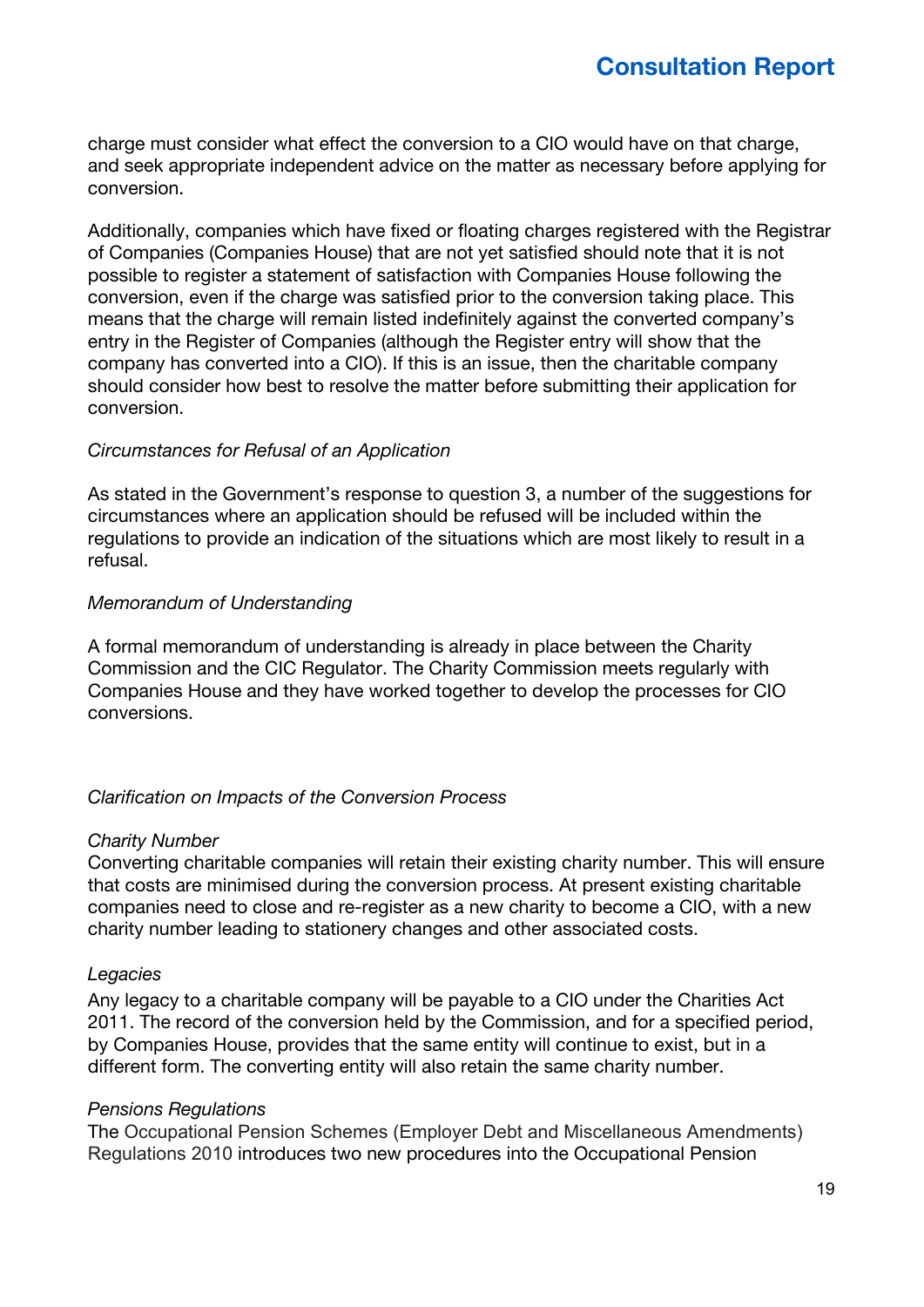Schemes (Employer Debt) Regulations 2005 (S.I. 2005/678) (the "Employer Debt Regulations"). The two new procedures set out prescribed circumstances in which an employer need not pay an employer debt. In developing the two new procedures, the Government's aim is to assist, as far as possible, employers who are restructuring, but to do so without reducing the protection afforded to members.

Very broadly the "general easement" procedure provides for circumstances in which an employer debt is not payable where one employer ceases to participate in the scheme, and another associated employer, also participating in the scheme, agrees to take on all its obligations towards the scheme. The employer ceasing to participate is called the "exiting employer"; the employer who accepts its obligations is called the "receiving employer".

The general easement is of benefit to charities and voluntary bodies, specifically where a charity set up as a charitable company wishes to become a Charitable Incorporated Organisation. Such a change of status may trigger an employer debt. However, the new procedures provides that a change of legal status will not necessarily trigger an employer debt provided prescribed conditions are met. More guidance is available on the [Pensions](http://www.thepensionsregulator.gov.uk/guidance/multi-employer-schemes-and-employer-departures.aspx) [Regulator](http://www.thepensionsregulator.gov.uk/guidance/multi-employer-schemes-and-employer-departures.aspx) website.<sup>3</sup> However, any consideration of the impact on pensions is the duty of trustees, and it is advised that independent advice is sought prior to an application for conversion.

#### *TUPE Implications*

As there is no change in the legal status of the entity through conversion to a CIO, there will typically be limited TUPE implications. It is the duty of the charity's trustees or CIC's governing board to seek independent advice on such matters.

#### *Data consents*

As there is no change in the legal status of the entity but a change in structure, there will not be a need for new data consents.

#### *Conflict of interest*

There will be no conflict of interest as there is no change in the legal entity on conversion to a CIO. There is therefore no 'transfer' of assets and liabilities.

# **Question 5: Proposed Phasing of Applications**

<sup>3</sup> Pensions Regulator:

<http://www.thepensionsregulator.gov.uk/guidance/multi-employer-schemes-and-employer-departures.aspx>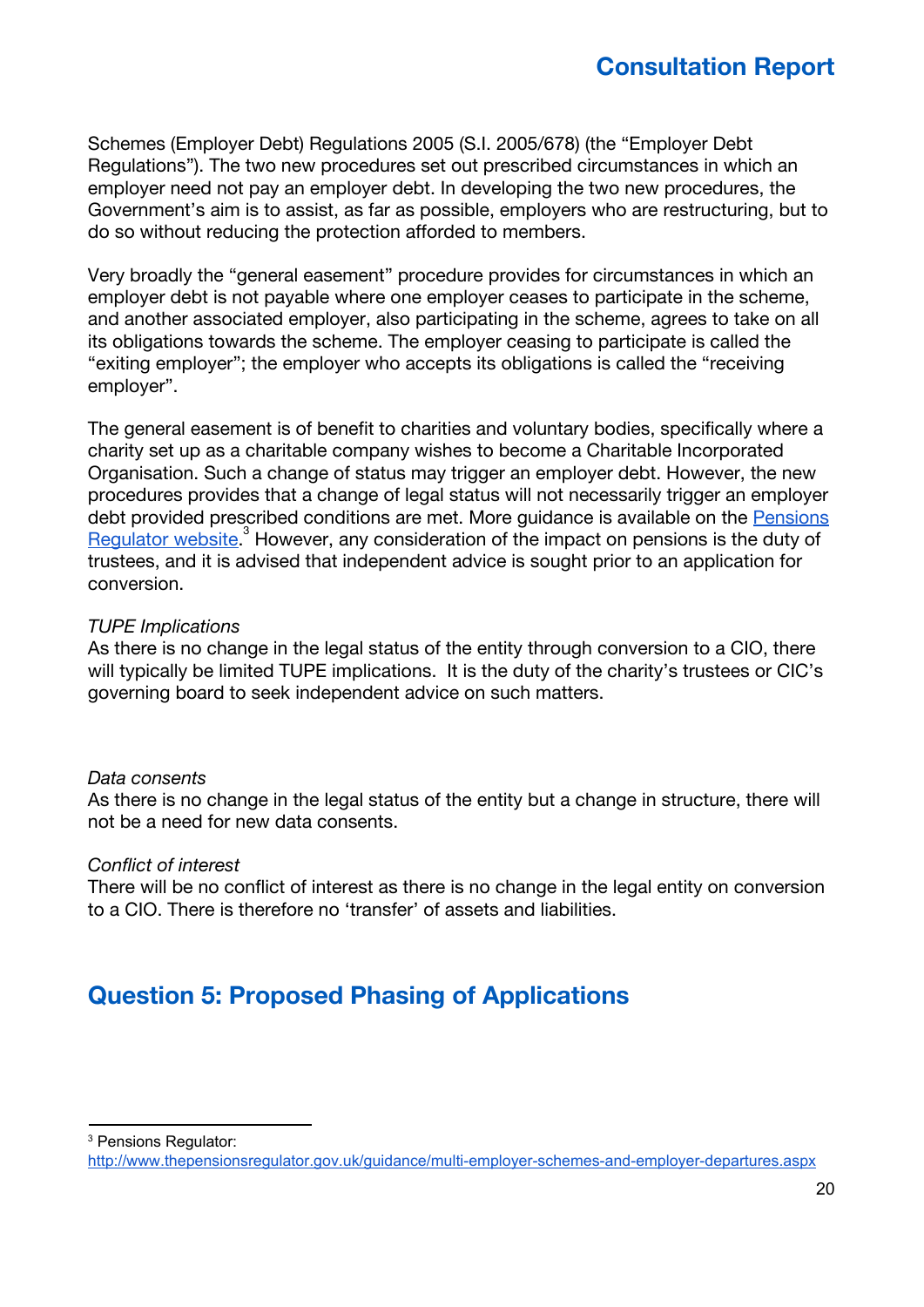**Do you agree the measures should be phased in? Do you have any comments on the proposed phasing in of the measures?**



The majority of respondents (77.5%) agreed that the measures should be phased in. However, there were a number of comments and alternative suggestions about the proposed ordering of phasing for applications.

#### **Specific comments**

- Many respondents agreed with the rationale for phasing in applications, but proposed that smaller charities, rather than larger should be prioritised. It was widely felt that smaller charities are disproportionately affected by the administrative costs associated with dual registration.
- One respondent suggested a 'first come first served' approach for phasing, suggesting that this would be a fairer method for determining the order of applications.
- One respondent was also concerned that there was only one phase proposed for all CIC applications to commence.

#### **Our response**

The Government understands that the greatest demand for the conversion process may be from smaller charities who wish to reduce their regulatory burden and associated costs as soon as possible.

The Government has discussed phasing with the Charity Commission and both parties have agreed that the phasing for applications should be reversed to address these concerns. However, to ensure that the volume of applications can be sufficiently managed, the 'banding' or thresholds for applications will be narrowed. The Commission will adopt a flexible approach and will consider opening up the next 'banding' of applications if demand is not as great as anticipated within one application phase.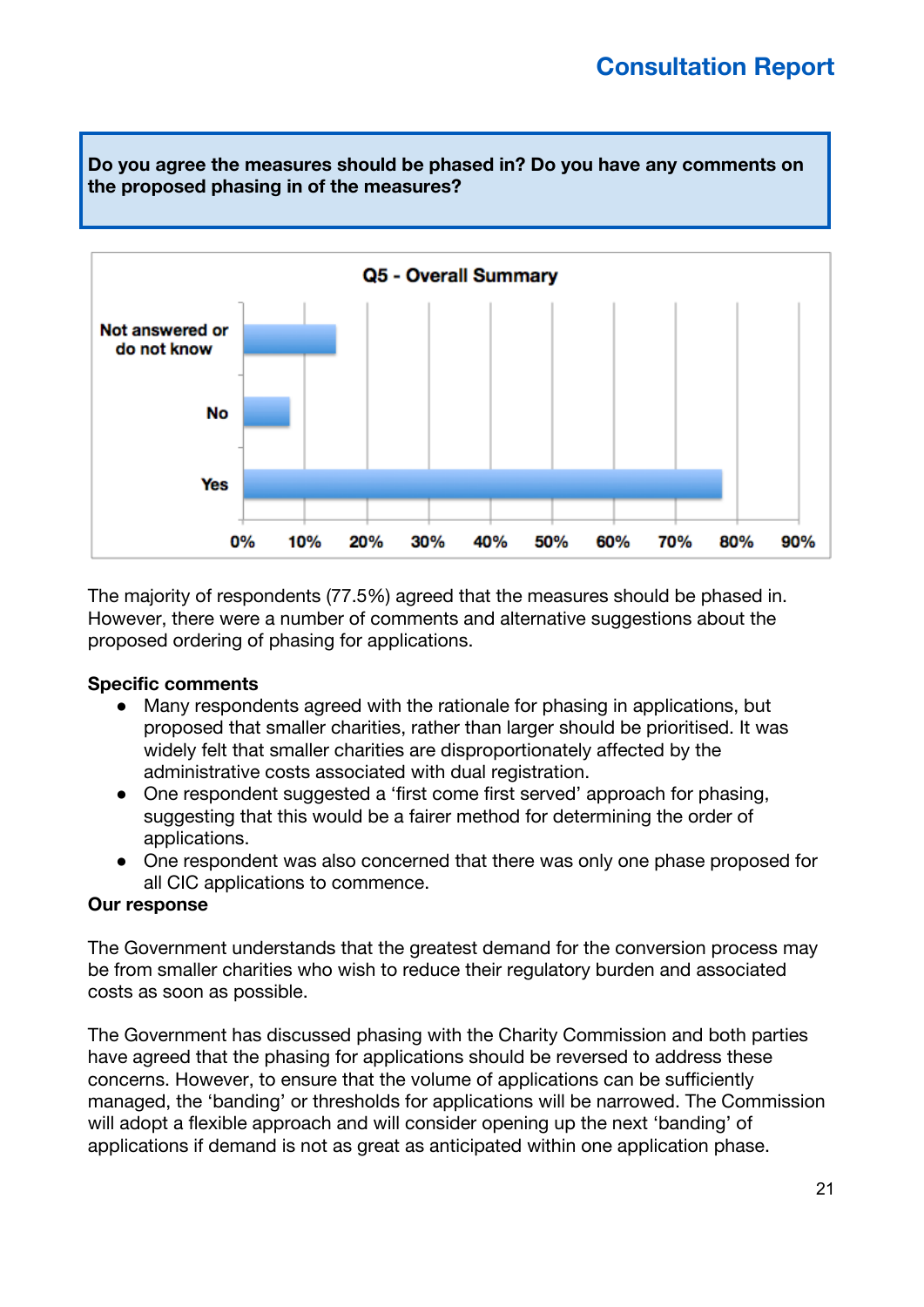Due to operational constraints at the Charity Commission, phasing will now commence as follows:

- 1 January 2018: Charitable companies with an annual income of less than £12,500;
- 1 March 2018: Charitable companies with an annual income between £12,500 and £25,000;
- 1 May 2018: Charitable companies with an annual income between £25,000 and £100,000;
- 1 June 2018: Charitable companies with an annual income between £100,000 and £250,000;
- 1 July 2018: Charitable companies with an annual income between £250,000 and £500,000;
- 1 August 2018: Charitable companies with an annual income greater than £500,000;
- 1 September 2018: Community Interest Companies.

There will still be one start date for applications for conversions from CICs to CIOs. We anticipate that there will not be as significant a volume of demand from CICs as there will be for charitable companies, as at present CICs are not burdened by dual reporting requirements and only a limited number of CICs have chosen to convert to a charity status. The Charity Commission will also have had one year to work through the conversion process, so it is expected that there will be an efficient process in place to deal with a large volume of applications should this be the case.

# **Question 6: Further Comments on the Regulations**

**Do you have any other comments about the regulations or issues that should be considered?**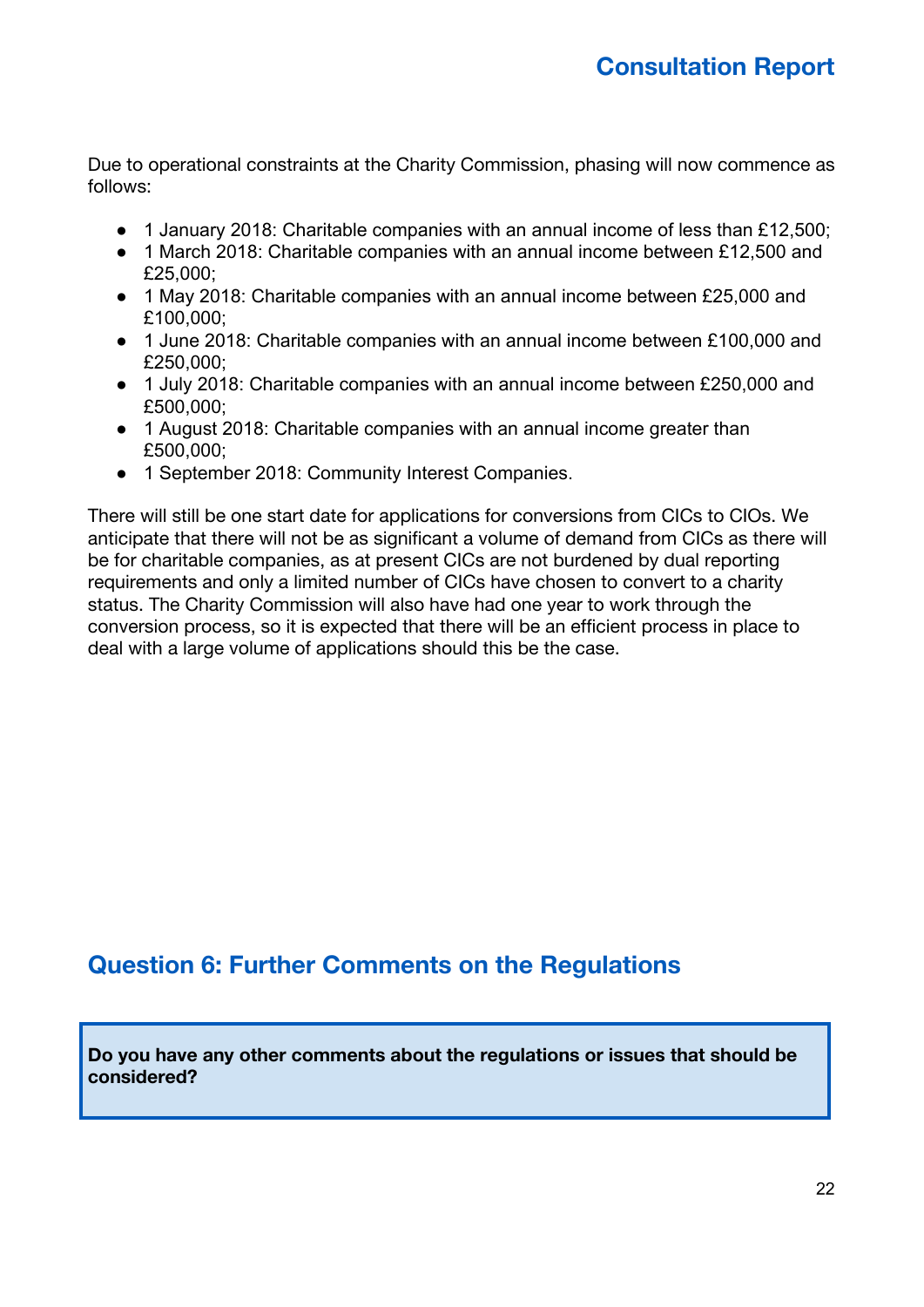

Just over half of respondents (52.5%) had further comments about the regulations or issues to be considered. 47.5% of respondents did not have any comments or did not answer the question.

#### **Specific comments**

To note - responses to this question that have already been covered in previous questions have not been repeated.

*Charity Commission's Capacity*

● Two respondents expressed concern about the capacity of the Charity Commission to handle the increased workload following the introduction of the conversion process.

#### *Land Registry*

- In its formal response to the consultation, the Land Registry have suggested that if there are changes to the charity's status during the time when it is registered as proprietor of an estate in land, the title register must be brought up to date to reflect the current position.
- The Land Registry have suggested that the Chief Land Registrar be notified as part of section 8(3) of the Charitable Incorporated Organisations (Conversion) Regulations 2016.

#### **Our response**

#### *Charity Commission's Capacity*

To ensure that there is capacity to process applications, any additional changes which a converting charity may wish to make (for instance, a change in charity name or charitable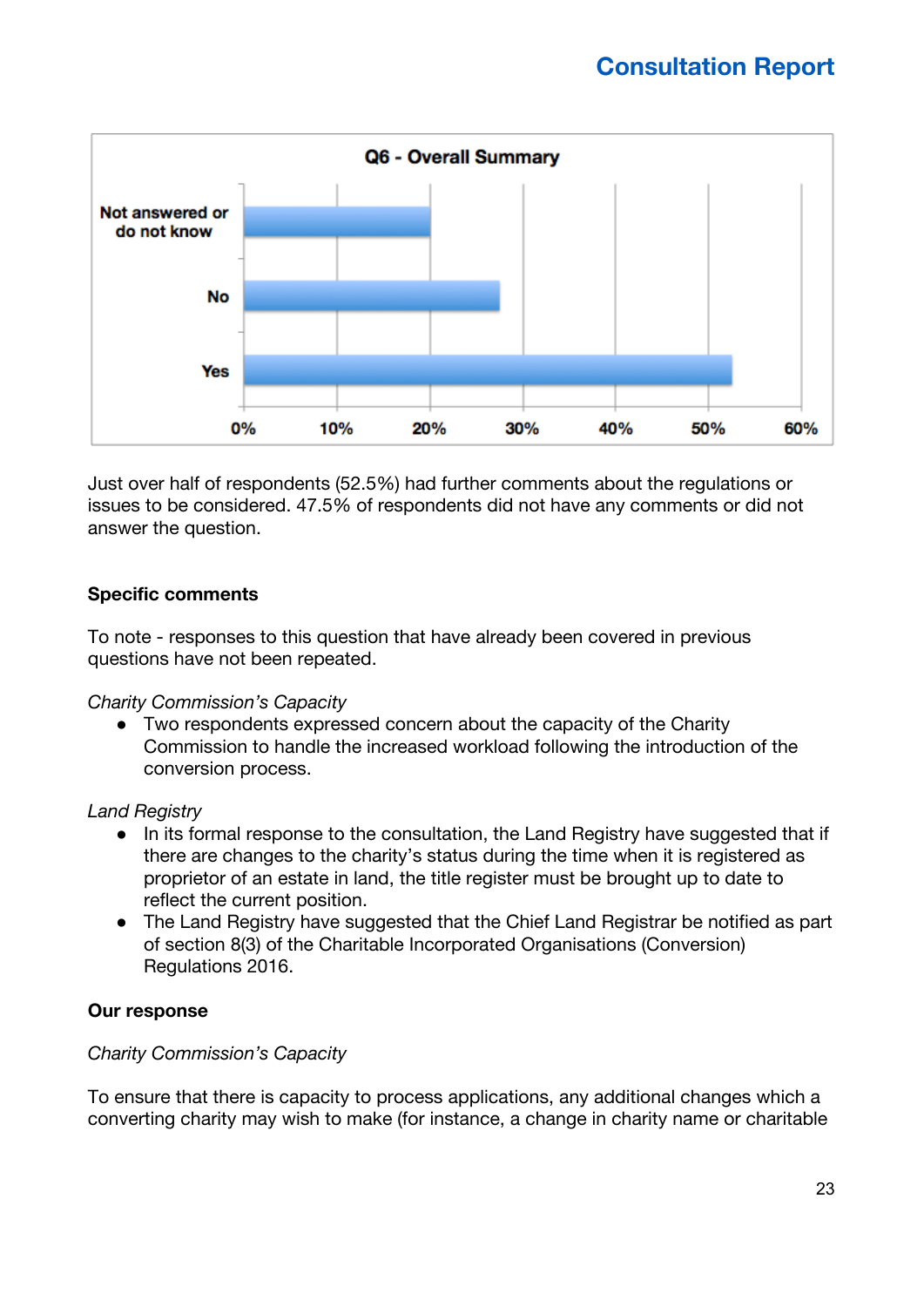objects) will need to take place before or after the conversion has occurred. CICs will need to apply for charitable status prior to conversion.

#### *Land Registry*

The newly converted CIO and its trustees will be under an obligation to apply for the appropriate restriction to be entered in the title register of any land which it was already registered as proprietor, in order to bring the register up to date.

### **Question 7: Assessment of Impact**





The majority of respondents (62.5%) did not answer the question or did not feel they were able to offer their views on our assessment of the impact. A small number of respondents did not agree with the impact assessment (7.5%). A third of respondents (30%) did agree with our assessment of impact.

#### **Specific comments**

● The majority of respondents who did not feel able to answer this question, suggested that they were not able to provide their views as the full impact assessment was not provided with the consultation document.

#### **Our response**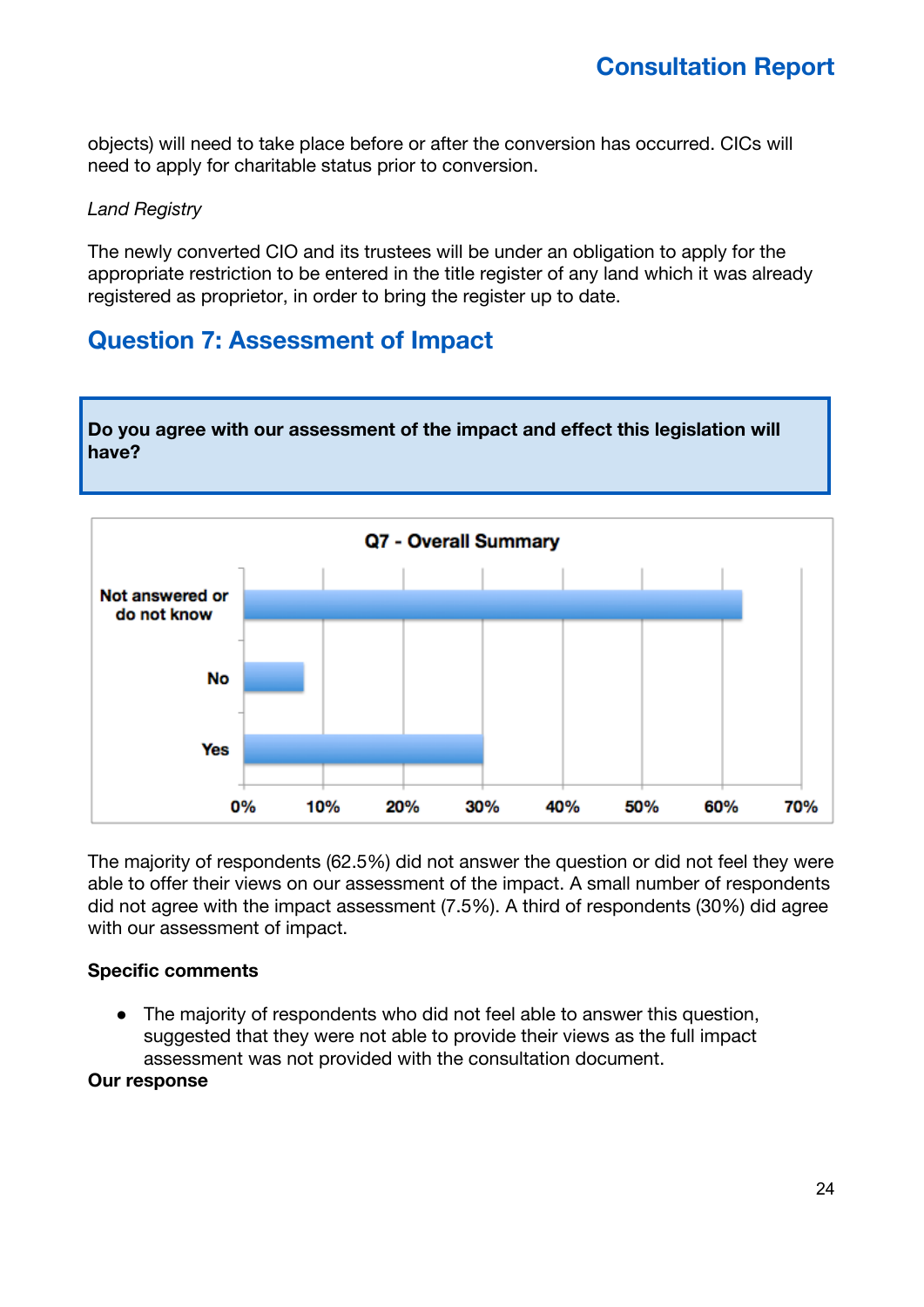A summary of impact was included as part of the consultation document. A final impact assessment is published alongside the final regulations and this response to the consultation.

### **Question 8: Comments on Our Assessment**



The majority of respondents (52.5%) did not answer the question or did not feel able to offer any comments on our assessment of impact. 47.5% of respondents provided their views and a number of respondents (12.5%) did not have any further comments.

#### **Specific comments**

*Benefits of Deregulation*

- Several respondents indicated that they would realise on-going savings relating to simpler accounts preparation, simpler reporting requirements, a single annual return and lower costs for registration and filing of information (e.g. annual accounts).
- One respondent commented that the regulations will be welcomed as deregulatory and enabling and allow a smooth transition to the new legal form.
- One respondent thought that the estimate of the number of charities wishing to convert from company status was too high.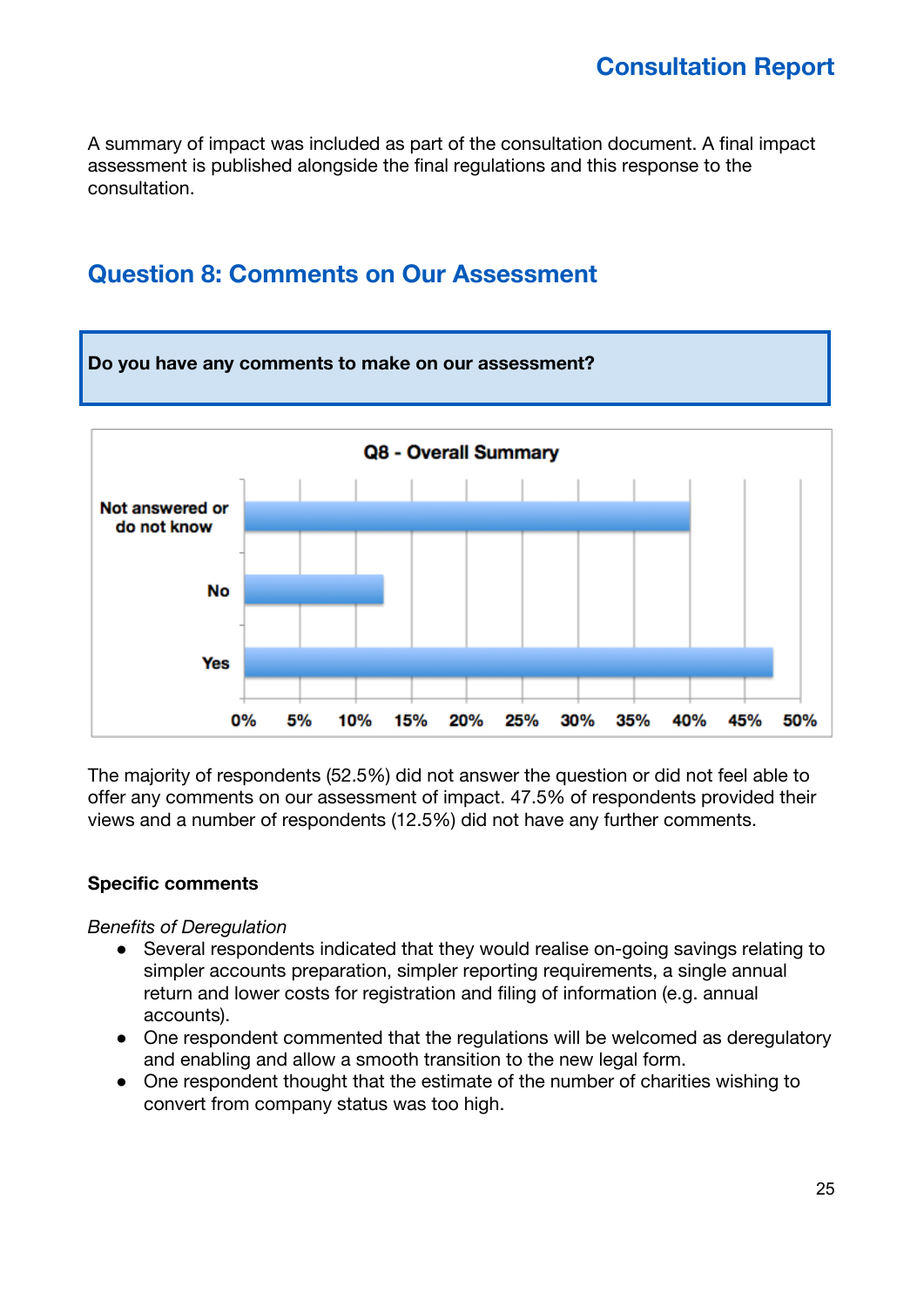*Costs*

- One respondent indicated that they did not expect there to be any direct costs for their organisation to convert, as their services were entirely volunteer-run.
- However, another respondent suggested that they would face extra costs if they were faced with speeding up the production of their accounts and returns to put forward their application for conversion.
- Some respondents referred to the costs associated with reviewing whether conversion was appropriate and for transitional arrangements such as pensions arrangements. However, in most cases it was recognised that the one-off costs would be less than the overall impact of the on-going savings of CIO status, and less than the existing arrangements to transfer structure into a CIO.
- One respondent commented that the £603 cost estimate for CIO conversion would be an overestimate for smaller charities and an underestimate for larger charities.
- However, another respondent thought our estimate too conservative, suggesting that, if the alternative process of "winding up the existing company and transferring all assets, liabilities, staff, funding agreements etc. to a new CIO" is considered the savings are significant. They go on to estimate a cost of £2,000 for a typical charity and suggest that in complex cases the cost could rise to well over £30,000.

#### *On-going Cost Savings*

- There was a mix of views among respondents about the size of on-going cost savings. Some thought that the annual cost saving would be less than estimated, with one respondent suggesting that savings were less likely for "the larger charitable company with substantial assets, staffing and activities, where the costs of company law compliance are normally only marginal in comparison with the costs of charity law compliance".
- However, there were a number of respondents who shared the view that smaller charities would benefit more from the conversion process.
- There was also a suggestion that CICs would financially benefit from access to charitable status, and the associated tax reliefs and access to funding that charitable status brings.

#### **Our response**

#### *Benefits of Deregulation*

The Charity Commission has anticipated that between 6,700 and 11,700 (20%-35% of existing charities) will convert to the CIO form as a result of this regulatory change over ten years. This is based on Charity Commission estimates, using survey data and data on new CIO registrations. In the charities survey for the Charities Act Review, which took place before the introduction of the CIO structure, 25% of respondent charities said that they either would, or would consider, establishing as a CIO once the model becomes available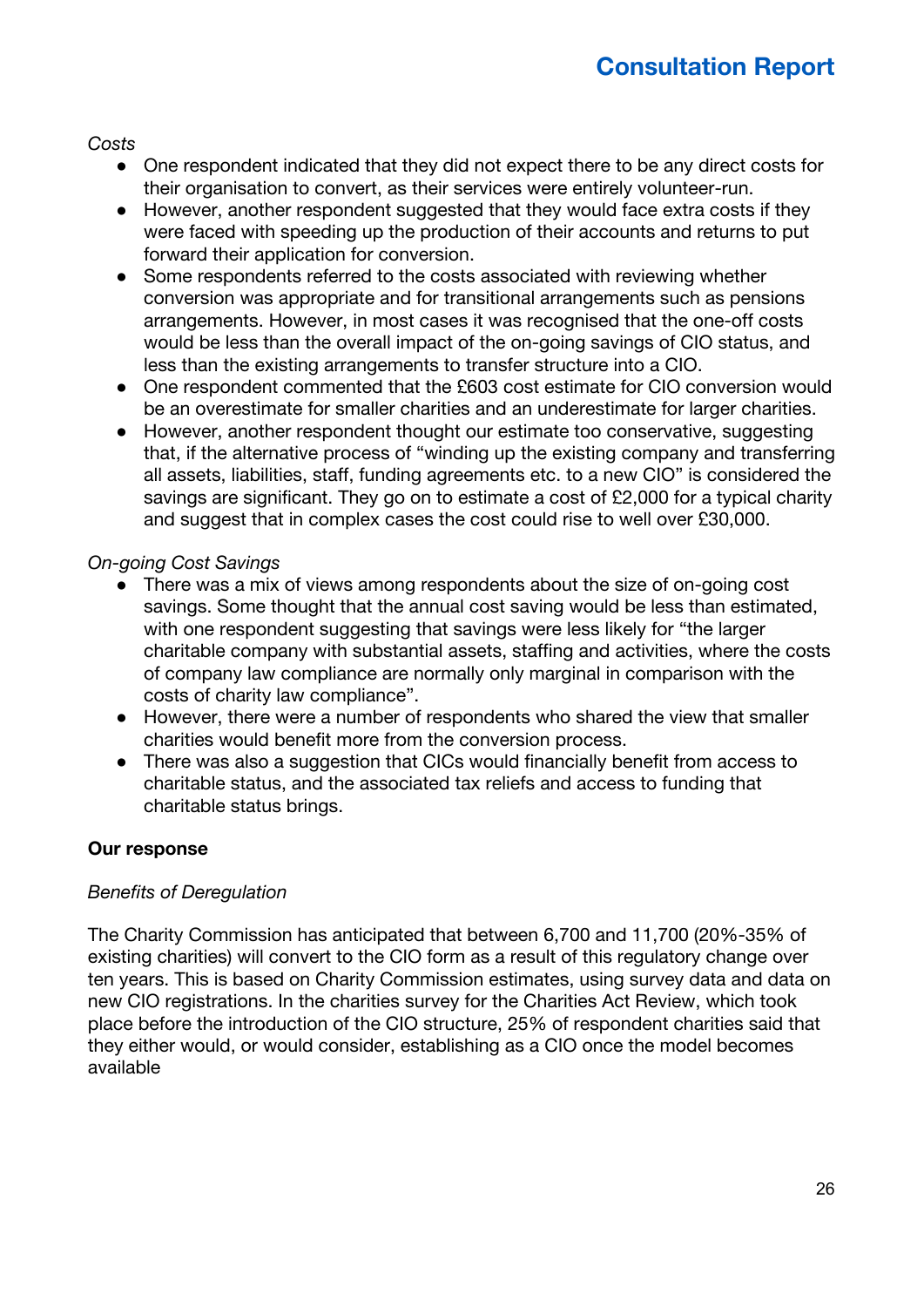#### *Costs*

The costs of conversion will only fall on those charities and CICs that do decide to convert to a CIO form. Converting to a CIO will involve some administrative costs. It is conservatively estimated that, at most, these costs will be similar to the costs of establishing a new CIO. This was estimated previously by the Charity Commission to stand at £573 per organisation (2012 prices), or £602 expressed in 2016 prices. This includes trustee time and an element of legal advice.

We accept that these figures are an average which may mask variability depending, for example, on charity size – a small charity conversion may require no legal advice, and using the model CIO constitution would not require significant trustee time. However, a large incorporated charity with staff, property, and liabilities such as pension schemes, may require significantly more professional advice to convert to a CIO, so it is important that the average costs reflect both ends of the cost spectrum.

#### *On-going Cost Savings*

All charities transferring to the CIO form will benefit from reduced requirements for the preparation and scrutiny of their accounts. Instead of registering with and submitting accounts to both Companies House and the Charity Commission, the newly converted Charitable Incorporated Organisations will only register with the Charity Commission.

We recognise that the size of this cost saving will vary depending on a range of factors including the size of the charity and complexity of their current reporting arrangements. In line with the previous impact assessment regarding the introduction of the CIO structure, it is expected that the average annual costs of both preparation and scrutiny of CIO accounts will be the same as for unincorporated charities, at an average of £421 per annum (2012 prices). This represents a saving of £886 (2012 prices), compared to the average costs of preparation, scrutiny, and submission for charities with a company structure (estimated at £1,307). In 2016 prices, the saving per charity per annum is £931.

The Government recognises that ongoing benefits are expected to accrue to CICs from simplifying the conversion process. As CICs convert to a CIO structure they will gain charitable status and therefore be able to benefit from a number of charitable tax reliefs and access to funds from charitable grant-makers. For instance, they will be able to claim stamp duty on shares, receive an 80% discounted rate of business rates, and benefit from indirect tax reliefs, for instance, on gift aid. However, the majority of such benefits are transfers (i.e. are offset by an Exchequer cost) and have therefore not been monetised in our impact assessment. Furthermore, it would not be proportional or prudent to try and estimate the number of CICs newly converting solely because of the lower cost of conversion.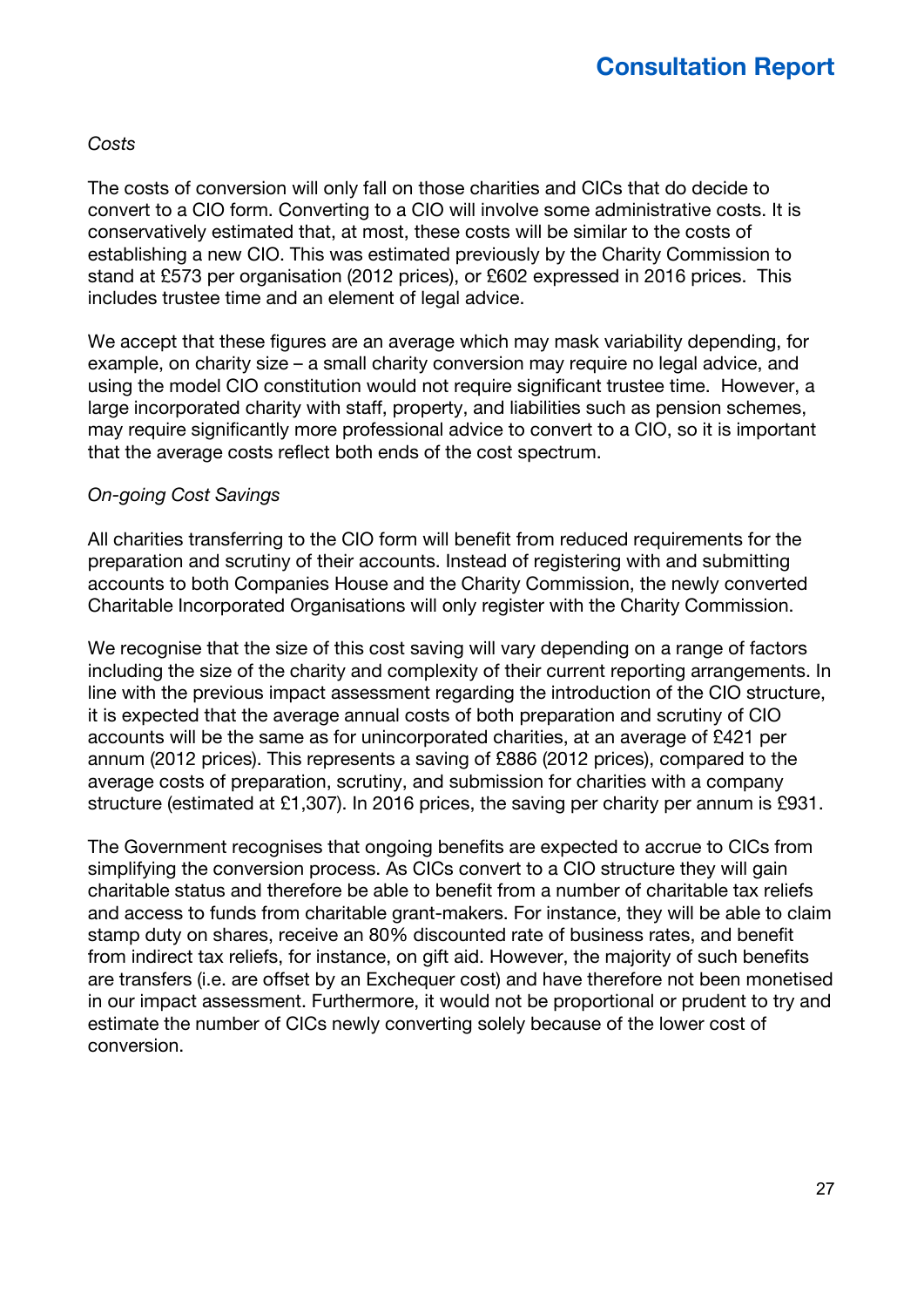# **Consultation Report**